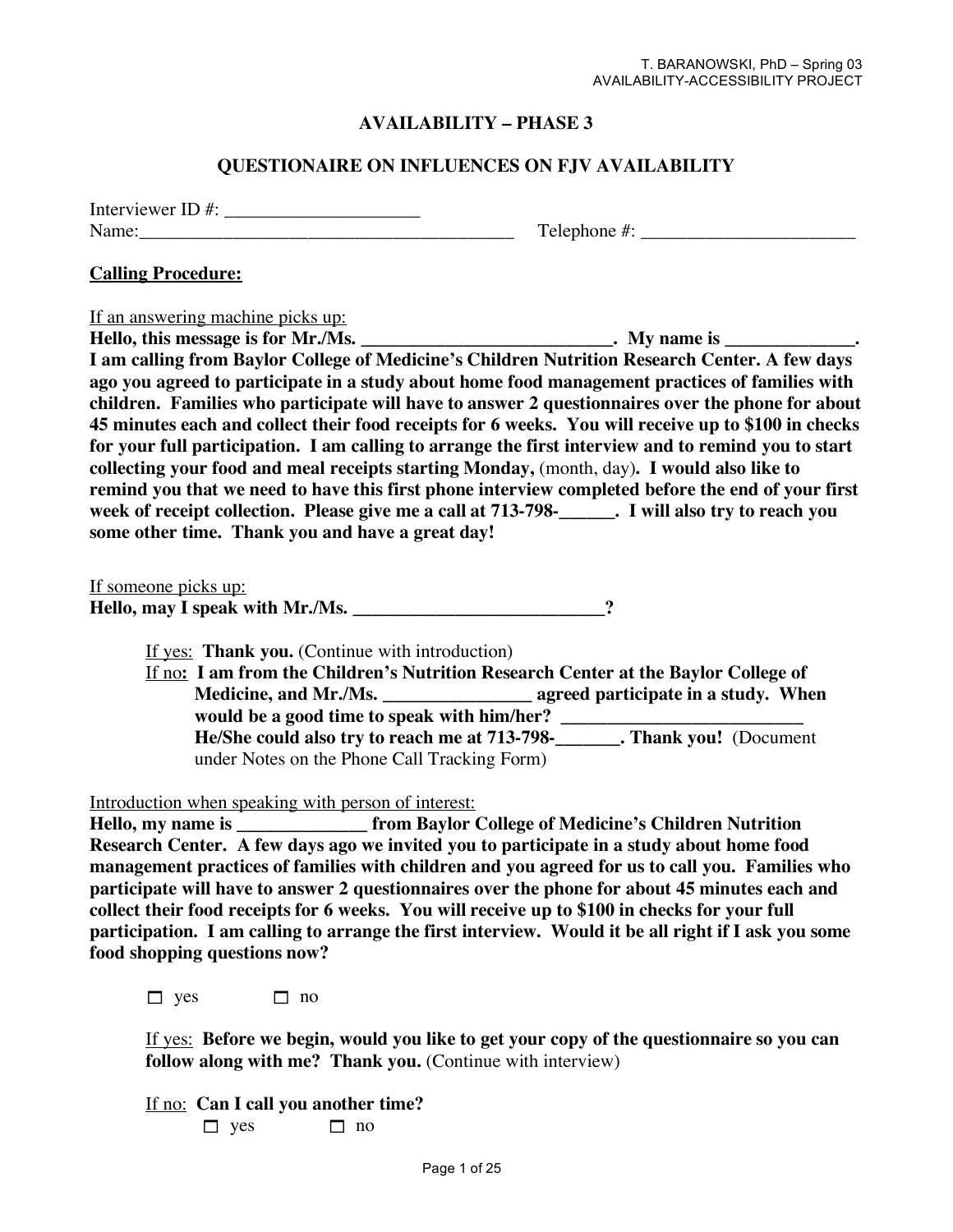If yes: **When would that be? \_\_\_\_\_\_\_\_\_\_\_\_\_\_\_\_\_\_\_\_\_\_\_\_\_\_\_\_\_\_\_\_\_\_\_\_\_\_\_\_ Okay, I would just like to remind you that we need to have this first phone interview completed before the end of your first week of receipt collection. Your first week of receipt collection starts on Monday,** (month, day)**. I will call you back on/at \_\_\_\_\_\_\_\_\_\_\_\_\_\_\_ to do the phone interview. Thank you! Good bye!** (Document on the Phone Call Tracking Form)

\_\_\_\_\_\_\_\_\_\_\_\_\_\_\_\_\_\_\_\_\_\_\_\_\_\_\_\_\_\_\_\_\_\_\_\_\_\_\_\_\_\_\_\_\_\_\_\_\_\_\_\_\_\_\_\_\_\_\_\_\_\_\_\_

\_\_\_\_\_\_\_\_\_\_\_\_\_\_\_\_\_\_\_\_\_\_\_\_\_\_\_\_\_\_\_\_\_\_\_\_\_\_\_\_\_\_\_\_\_\_\_\_\_\_\_\_\_\_\_\_\_\_\_\_\_\_\_\_

If no: **Thank you for your time! Good bye!**

| (Document on the Phone Call Tracking Form) |  |
|--------------------------------------------|--|
| Explanation of why not:                    |  |

**Screener:**

**1. Are there any children living at your home who are between the ages of 8 and 14?**

```
\Box yes \Box no
```

```
If yes: Go to Q2
```
If no: **I am sorry but for purposes of this study, I am only interviewing families with children between the ages of 8 and 14. Thank you for your time! Good bye!**

**2. Are you the person who usually does the food shopping and makes the decisions about what foods to buy for your family?**

 $\Box$  yes  $\Box$  no

If yes: Go to Q3

If no: **Well, I need to speak with the person who usually does the food shopping and makes the decisions about what foods to buy for your family. Can I speak with him/her?**

If yes: Start at "Introduction when speaking with person of interest".

If no: **When would be a good time to speak with him/her?**

(Document name of food shopper and date and time to call back on Phone Tracking form)

Name: \_\_\_\_\_\_\_\_\_\_\_\_\_\_\_\_\_\_\_\_\_\_\_\_\_\_\_\_\_\_\_\_\_\_\_\_\_\_\_\_\_\_\_

Day:  $\Box$  Time:  $\Box$ 

If no: **Thank you for your time! Good bye!** Explanation of why not: -

\_\_\_\_\_\_\_\_\_\_\_\_\_\_\_\_\_\_\_\_\_\_\_\_\_\_\_\_\_\_\_\_\_\_\_\_\_\_\_\_\_\_\_\_\_\_\_\_\_\_\_\_\_\_\_\_\_\_\_\_

\_\_\_\_\_\_\_\_\_\_\_\_\_\_\_\_\_\_\_\_\_\_\_\_\_\_\_\_\_\_\_\_\_\_\_\_\_\_\_\_\_\_\_\_\_\_\_\_\_\_\_\_\_\_\_\_\_\_\_\_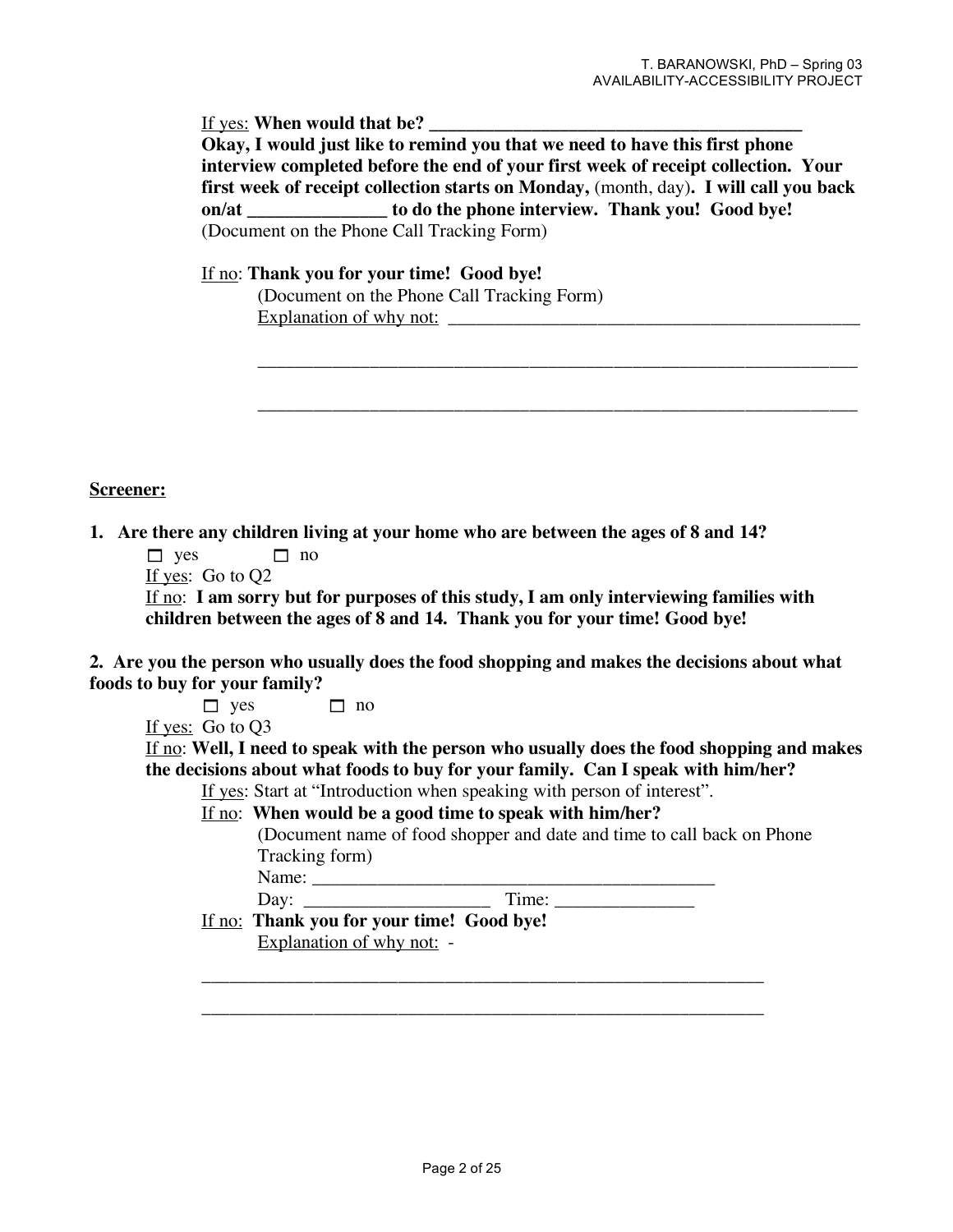#### **Frequency of Food Shopping:**

**3. Please tell me how often in a month do you go food shopping for the family?** (check only one and use probe below)

- $\Box$  1 big trip + **no** small trips
- $\Box$  1 big trip + **a few small** trips
- $\Box$  2 big trips + **no** small trips
- $\Box$  2 big trips + **a few small** trips
- $\Box$  3 big trips + **no** small trips
- $\Box$  3 big trips + **a few small** trips
- $\Box$  4 big trips + **no** small trips
- $\Box$  4 big trips + **a few small** trips
- $\Box$  No big trip, but shop as needed.
	- How many times per week? \_\_\_\_\_\_\_\_\_
- $\Box$  Other:

#### **Q3 Probe: Would you say you usually make…**

- One big trip a month and **no small** trips in between
- One big trip a month and **a few small** trips in between
- (Every other week or every 2 weeks) **Do you usually do…**
- Two big trips a month and **no small** trips in between • Two big trips a month and **a few small** trips in between
- Three big trips a month and no small trips in between
- Three big trips a month and a few small trips in between
- (Every week or once a week) **Do you usually do…**
- Four big trips a month and **no** small trips in between
- Four big trips a month and **a few small** trips in between
	- No big trips, but shop as needed. - How many times per week?

#### **Food Shopping Practices:**

|         |            | 4. Do you ever look in your refrigerator or pantry before you go shopping to see what you need |  |  |
|---------|------------|------------------------------------------------------------------------------------------------|--|--|
| to buy? | $\Box$ yes | $\Box$ no (Go to Q5)                                                                           |  |  |

- **4b. How often do you do this?** (check only one) (Read answer options)  $\Box$  all the time  $\Box$  most of the time  $\Box$  sometimes  $\Box$  rarely
- **5. Do you ever use a grocery list when you shop for food?**   $\Box$  yes  $\Box$  no (Go to Q6)
	- **5b. How often do you use one?** (check only one) (Read answer options)  $\Box$  all the time  $\Box$  most of the time  $\Box$  sometimes  $\Box$  rarely
- **6. Do you ever plan your menus for the coming week before you go food shopping?**  $\Box$  yes  $\Box$  no (Go to O7)
	- **6b. How often do you do this?** (check only one) (Read answer options)  $\Box$  all the time  $\Box$  most of the time  $\Box$  sometimes  $\Box$  rarely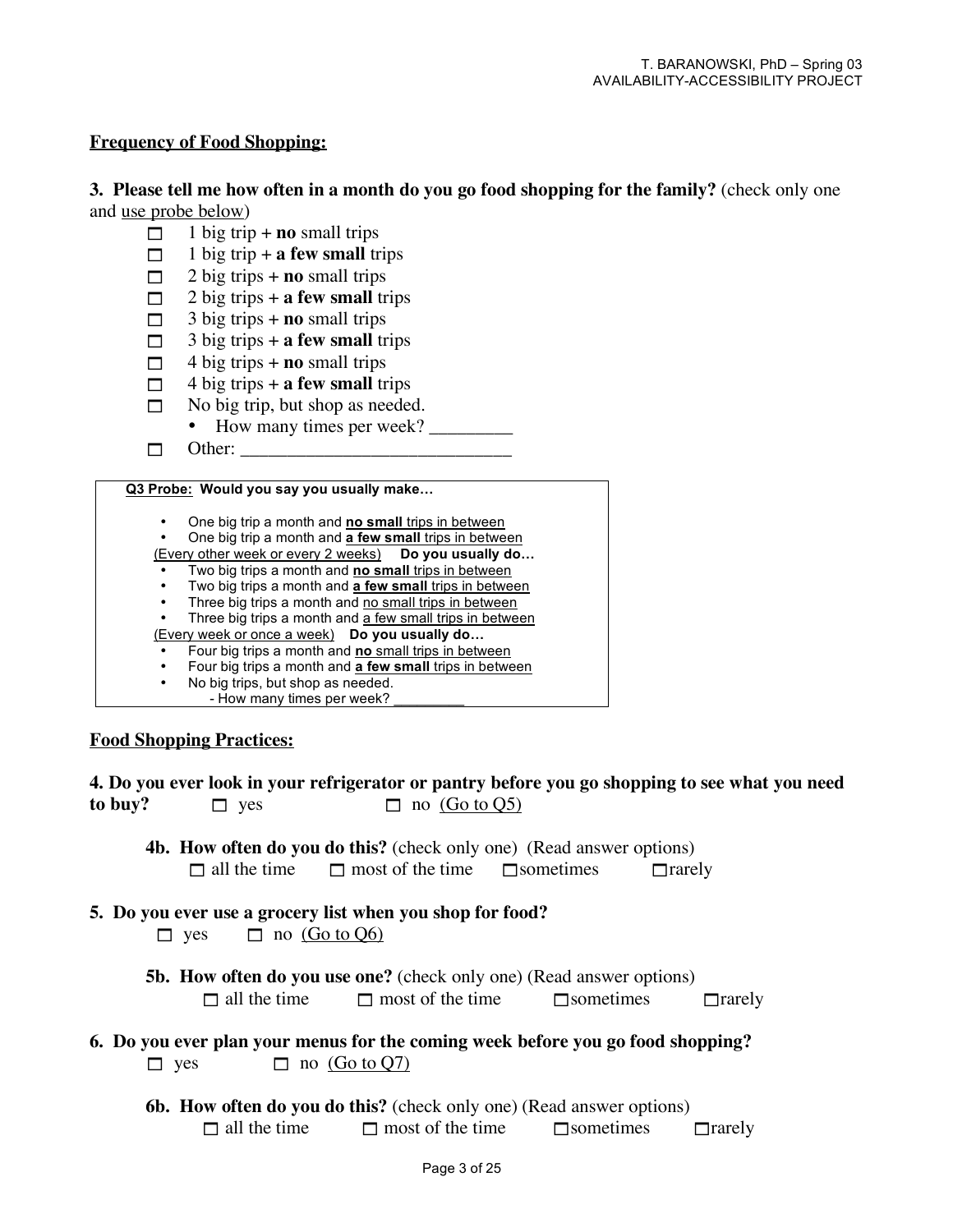### **7. Do you ever check for fruit or 100% juice that are on sale?**

 $\Box$  yes  $\Box$  no  $\overline{(Go to Q8)}$ 

### **Please tell me how often you check for fruit or 100% juice that are on sale…**

| (Read answer options)                                                                        |      |                                                                                   |  |  |
|----------------------------------------------------------------------------------------------|------|-----------------------------------------------------------------------------------|--|--|
| 7b. before going                                                                             |      | $\Box$ all the $\Box$ most of the $\Box$ sometimes $\Box$ and $\Box$ never $\Box$ |  |  |
| to the grocery store.                                                                        | time | time                                                                              |  |  |
| 7c.  when you get $\Box$ all the $\Box$ most of the $\Box$ sometimes $\Box$ and $\Box$ never |      |                                                                                   |  |  |
| to the grocery store.                                                                        | time | time                                                                              |  |  |

### **8. Do you ever check for vegetables that are on sale?**

 $\Box$  yes  $\Box$  no  $\overline{(Go to Q9)}$ 

### **Please tell me how often you check for vegetables that are on sale…**

| (Read answer options)                                                                                                                      |                |                         |                  |               |                  |  |  |  |  |  |
|--------------------------------------------------------------------------------------------------------------------------------------------|----------------|-------------------------|------------------|---------------|------------------|--|--|--|--|--|
| 8b. before going                                                                                                                           | $\Box$ all the | $\Box$ most of the      | $\Box$ sometimes | $\Box$ rarely | $\Box$ never     |  |  |  |  |  |
| to the grocery store.                                                                                                                      | time           | time                    |                  |               |                  |  |  |  |  |  |
| 8c. when you get                                                                                                                           | $\Box$ all the | $\Box$ most of the      | $\Box$ sometimes | $\Box$ rarely | $\Box$ never     |  |  |  |  |  |
| to the grocery store.                                                                                                                      | time           | time                    |                  |               |                  |  |  |  |  |  |
| 9. Do you ever use coupons for food?<br>$\Box$ no (Go to Q13)<br>$\Box$ yes<br>9b. How often do you use coupons for food? (check only one) |                |                         |                  |               |                  |  |  |  |  |  |
| (Read answer options)                                                                                                                      |                |                         |                  |               |                  |  |  |  |  |  |
| $\Box$ all the time                                                                                                                        |                | $\Box$ most of the time | $\Box$ sometimes | $\Box$ rarely |                  |  |  |  |  |  |
| 10. Do you ever use coupons to buy the foods and brands you usually buy?                                                                   |                |                         |                  |               | $\Box$ yes<br>no |  |  |  |  |  |
| 10b. How often do you use coupons to buy the foods and brands you usually buy?<br>(check only one) (Read answer options)                   |                |                         |                  |               |                  |  |  |  |  |  |
| $\Box$ all the time                                                                                                                        |                | $\Box$ most of the time | $\Box$ sometimes | $\Box$ rarely |                  |  |  |  |  |  |
| 11. Do you ever use coupons to try a different brand of food than you usually buy?<br>$\Box$ no (Go to Q12)<br>$\Box$ yes                  |                |                         |                  |               |                  |  |  |  |  |  |
| 11b. How often do you use coupons to try a different brand of food than you usually buy?<br>(check only one) (Read answer options)         |                |                         |                  |               |                  |  |  |  |  |  |
| $\Box$ all the time                                                                                                                        |                | $\Box$ most of the time | $\Box$ sometimes | $\Box$ rarely |                  |  |  |  |  |  |
| 12. Do you ever use coupons for new foods you've never had before?<br>no $(Go to Q13)$<br>$\Box$<br>$\Box$ yes                             |                |                         |                  |               |                  |  |  |  |  |  |
| 12b. How often do you use coupons for new foods you've never had before?                                                                   |                |                         |                  |               |                  |  |  |  |  |  |
| (check only one) (Read answer options)                                                                                                     |                |                         |                  |               |                  |  |  |  |  |  |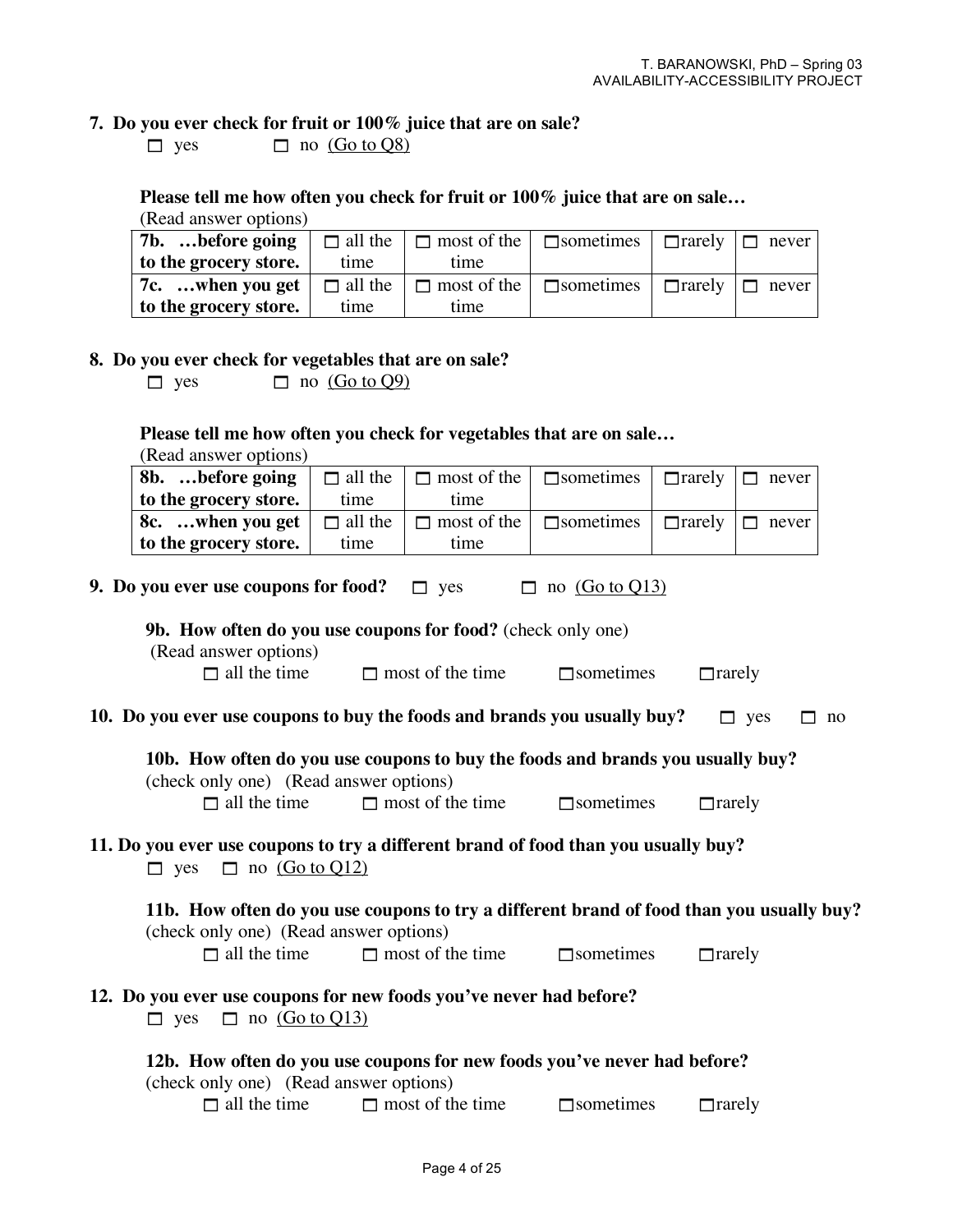### **13. Do you ever read the label to learn the nutrients in the food?**

 $\Box$  yes  $\Box$  no (Go to Why fruits and vegetables?)

| <b>13b. How often do you read the label?</b> (check only one) (Read answer options) |                         |  |                  |               |
|-------------------------------------------------------------------------------------|-------------------------|--|------------------|---------------|
| $\Box$ all the time                                                                 | $\Box$ most of the time |  | $\Box$ sometimes | $\Box$ rarely |

#### **Why fruits and vegetables?**

### **I will now read several statements about why some people buy fruit. Please tell me if you strongly agree, somewhat agree, somewhat disagree, or strongly disagree with each statement.**

#### **14. I buy fruit because…**

(Read answer option)

| a.  they are good for your health. | strongly        | $\Box$ |                          | somewhat $\Box$ not sure $\Box$ somewhat | $\Box$ strongly |           |
|------------------------------------|-----------------|--------|--------------------------|------------------------------------------|-----------------|-----------|
|                                    | agree           | agree  |                          | disagree                                 | disagree        |           |
| b. they taste good.                | strongly        | П      | somewhat $\Box$ not sure | somewhat                                 | $\Box$ strongly |           |
|                                    | agree           | agree  |                          | disagree                                 | disagree        |           |
| c.  they are inexpensive.          | strongly        | П      | somewhat $\Box$ not sure | somewhat                                 | $\Box$ strongly |           |
|                                    | agree           | agree  |                          | disagree                                 | disagree        |           |
| d. they are easy to prepare.       | $\Box$ strongly |        | somewhat $\Box$ not sure | somewhat                                 | $\Box$ strongly |           |
|                                    | agree           | agree  |                          | disagree                                 | disagree        |           |
| e.  I grew up eating them.         | $\Box$ strongly |        | somewhat $\Box$ not sure | somewhat                                 | $\Box$ strongly |           |
|                                    | agree           | agree  |                          | disagree                                 | disagree        |           |
| f.  of the vitamins and minerals   | $\Box$ strongly |        | somewhat $\Box$ not sure | somewhat                                 | $\Box$ strongly |           |
| that they have.                    | agree           | agree  |                          | disagree                                 | disagree        |           |
| g.  I need them for what I am      | strongly        | П      | somewhat $\Box$ not sure | somewhat                                 | $\Box$ strongly |           |
| preparing.                         | agree           | agree  |                          | disagree                                 | disagree        |           |
| h. I like to eat them.             | $\Box$ strongly |        | somewhat $\Box$ not sure | somewhat                                 | $\Box$ strongly |           |
|                                    | agree           | agree  |                          | disagree                                 | disagree        |           |
| i. my children like to eat them.   | strongly        |        | somewhat $\Box$ not sure | somewhat                                 | $\Box$ strongly |           |
|                                    | agree           | agree  |                          | disagree                                 | disagree        |           |
| j. my spouse likes to eat them.    | strongly        |        | somewhat $\Box$ not sure | somewhat                                 | $\Box$ strongly | $\Box$ no |
|                                    | agree           | agree  |                          | disagree                                 | disagree        | spouse    |
| k. Is there another reason why     | strongly        | П      | somewhat $\Box$ not sure | somewhat                                 | $\Box$ strongly |           |
|                                    | agree           | agree  |                          | disagree                                 | disagree        |           |
|                                    |                 |        |                          |                                          |                 |           |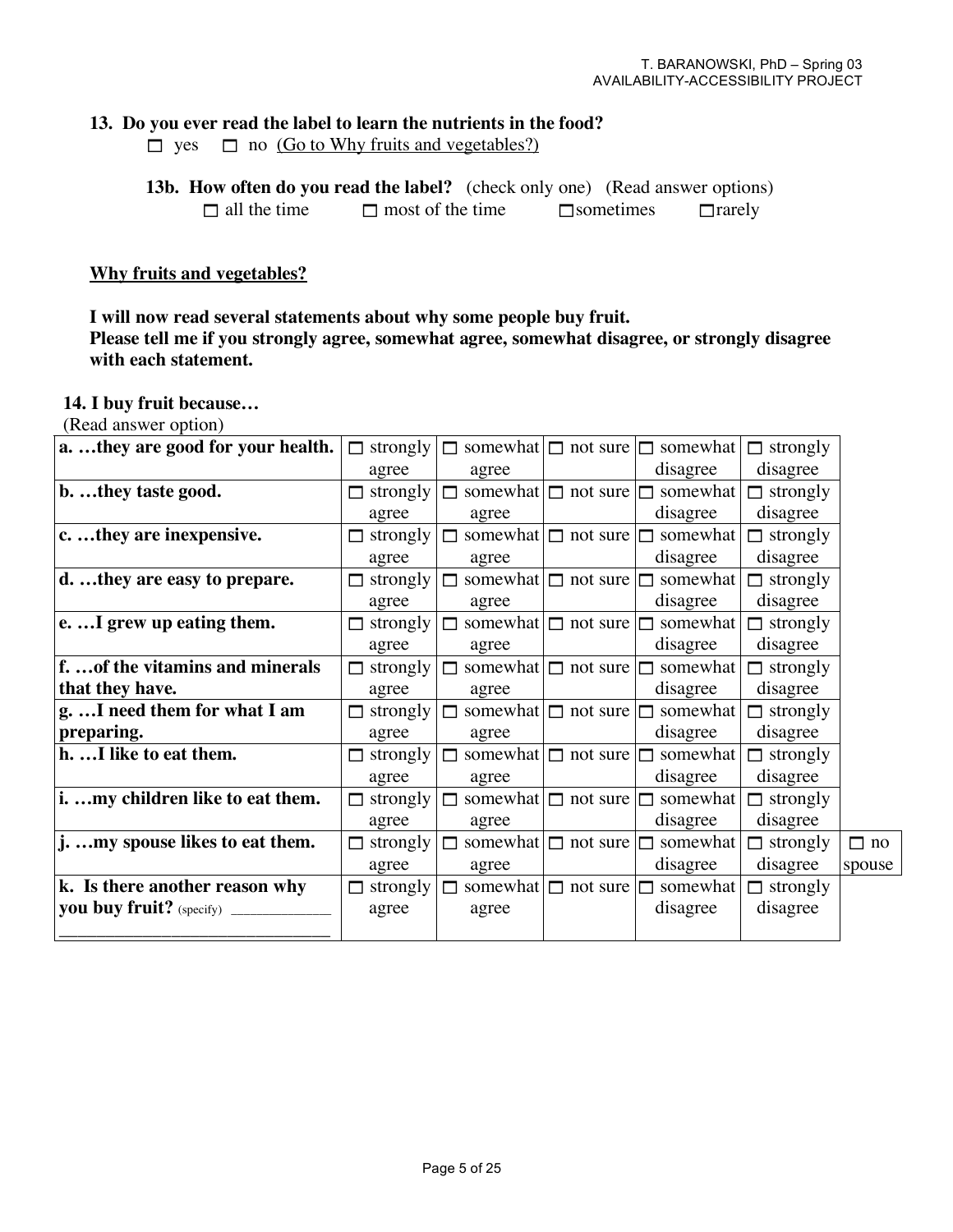### **I will now read several statements about why some people buy vegetables.**

**Please tell me if you strongly agree, somewhat agree, somewhat disagree, or strongly disagree with each statement.**

#### **15. I buy vegetables because…**

### (Read answer option)

| a.  they are good for your health. | $\Box$ strongly |       |                                 | $\Box$ somewhat $\Box$ not sure $\Box$ somewhat | $\Box$ strongly |           |
|------------------------------------|-----------------|-------|---------------------------------|-------------------------------------------------|-----------------|-----------|
|                                    | agree           | agree |                                 | disagree                                        | disagree        |           |
| b. they taste good.                | strongly        |       |                                 | somewhat $\Box$ not sure $\Box$ somewhat        | $\Box$ strongly |           |
|                                    | agree           | agree |                                 | disagree                                        | disagree        |           |
| c. they are inexpensive.           | strongly        |       |                                 | somewhat $\Box$ not sure $\Box$ somewhat        | $\Box$ strongly |           |
|                                    | agree           | agree |                                 | disagree                                        | disagree        |           |
| d. they are easy to prepare.       | strongly<br>п   |       | somewhat $\Box$ not sure $\Box$ | somewhat                                        | $\Box$ strongly |           |
|                                    | agree           | agree |                                 | disagree                                        | disagree        |           |
| e. I grew up eating them.          | strongly        |       |                                 | somewhat $\Box$ not sure $\Box$ somewhat        | $\Box$ strongly |           |
|                                    | agree           | agree |                                 | disagree                                        | disagree        |           |
| f.  of the vitamins and minerals   | strongly        |       |                                 | somewhat $\Box$ not sure $\Box$ somewhat        | $\Box$ strongly |           |
| that they have.                    | agree           | agree |                                 | disagree                                        | disagree        |           |
| g.  I need them for what I am      | strongly        |       |                                 | somewhat $\Box$ not sure $\Box$ somewhat        | $\Box$ strongly |           |
| preparing.                         | agree           | agree |                                 | disagree                                        | disagree        |           |
| h. I like to eat them.             | strongly<br>п   |       | somewhat $\Box$ not sure $\Box$ | somewhat                                        | $\Box$ strongly |           |
|                                    | agree           | agree |                                 | disagree                                        | disagree        |           |
| i. my children like to eat them.   | strongly        |       |                                 | somewhat $\Box$ not sure $\Box$ somewhat        | $\Box$ strongly |           |
|                                    | agree           | agree |                                 | disagree                                        | disagree        |           |
| j. my spouse likes to eat them.    | strongly        |       |                                 | somewhat $\Box$ not sure $\Box$ somewhat        | $\Box$ strongly | $\Box$ no |
|                                    | agree           | agree |                                 | disagree                                        | disagree        | spouse    |
| k. Is there another reason why     | strongly        |       |                                 | somewhat $\Box$ not sure $\Box$ somewhat        | $\Box$ strongly |           |
| you buy vegetable? (specify) ___   | agree           | agree |                                 | disagree                                        | disagree        |           |
|                                    |                 |       |                                 |                                                 |                 |           |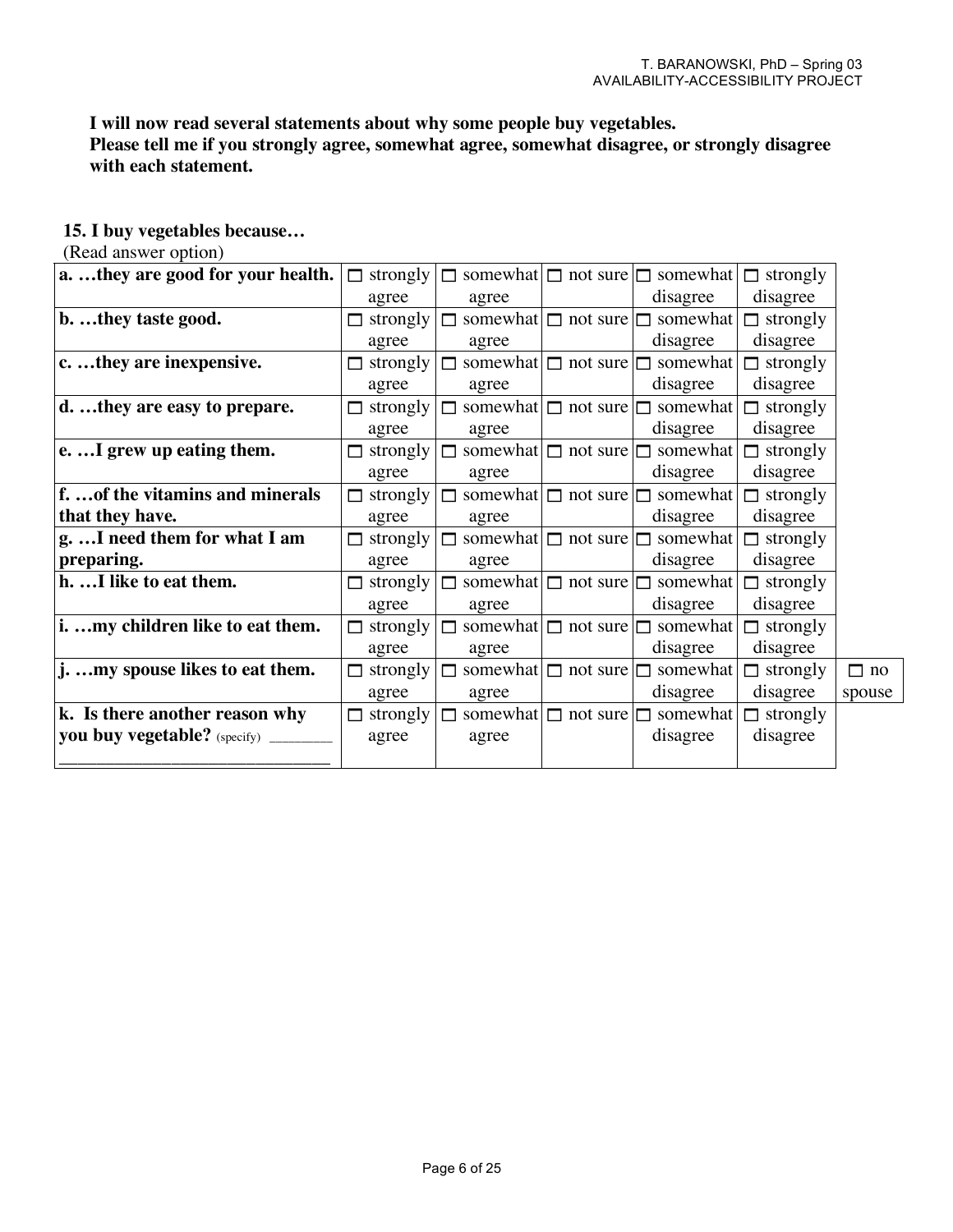**The next statements will ask you to compare two things: fresh fruit with canned, bottled or frozen fruit.**

| canned/bottled/11 0zen 11 dit |              |              | $\mu$ of the respondent to repry, then read the best two answer options |                 |               |               |           |
|-------------------------------|--------------|--------------|-------------------------------------------------------------------------|-----------------|---------------|---------------|-----------|
| a.  are better for your       | $\Box$ fresh | $\Box$ fresh | $\Box$ fresh and                                                        | $\Box$ not sure | $\Box$ canned | $\Box$ canned |           |
| health?                       | always       | most of      | canned about                                                            |                 | most of the   | always        |           |
|                               |              | the time     | equal                                                                   |                 | time          |               |           |
| b. taste better?              | $\Box$ fresh | $\Box$ fresh | $\Box$ fresh and                                                        | $\Box$ not sure | $\Box$ canned | $\Box$ canned |           |
|                               | always       | most of      | canned about                                                            |                 | most of       | always        |           |
|                               |              | the time     | equal                                                                   |                 | the time      |               |           |
| care less expensive?          | $\Box$ fresh | $\Box$ fresh | $\Box$ fresh and                                                        | $\Box$ not sure | $\Box$ canned | $\Box$ canned |           |
|                               | always       | most of      | canned about                                                            |                 | most of       | always        |           |
|                               |              | the time     | equal                                                                   |                 | the time      |               |           |
| d. are easier to              | $\Box$ fresh | $\Box$ fresh | $\Box$ fresh and                                                        | $\Box$ not sure | $\Box$ canned | $\Box$ canned |           |
| prepare?                      | always       | most of      | canned about                                                            |                 | most of       | always        |           |
|                               |              | the time     | equal                                                                   |                 | the time      |               |           |
| e.  are quicker to            | $\Box$ fresh | $\Box$ fresh | $\Box$ fresh and                                                        | $\Box$ not sure | $\Box$ canned | $\Box$ canned |           |
| prepare?                      | always       | most of      | canned about                                                            |                 | most of       | always        |           |
|                               |              | the time     | equal                                                                   |                 | the time      |               |           |
| f.  are the kind you          | $\Box$ fresh | $\Box$ fresh | $\Box$ fresh and                                                        | $\Box$ not sure | $\Box$ canned | $\Box$ canned |           |
| grew up eating?               | always       | most of      | canned about                                                            |                 | most of       | always        |           |
|                               |              | the time     | equal                                                                   |                 | the time      |               |           |
| g.  are the kind you          | $\Box$ fresh | $\Box$ fresh | $\Box$ fresh and                                                        | $\Box$ not sure | $\Box$ canned | $\Box$ canned |           |
| need for what you are         | always       | most of      | canned about                                                            |                 | most of       | always        |           |
| preparing?                    |              | the time     | equal                                                                   |                 | the time      |               |           |
| h.  are the kind you          | $\Box$ fresh | $\Box$ fresh | $\Box$ fresh and                                                        | $\Box$ not sure | $\Box$ canned | $\Box$ canned |           |
| enjoy?                        | always       | most of      | canned about                                                            |                 | most of       | always        |           |
|                               |              | the time     | equal                                                                   |                 | the time      |               |           |
| i.  are the kind your         | $\Box$ fresh | $\Box$ fresh | $\Box$ fresh and                                                        | $\Box$ not sure | $\Box$ canned | $\Box$ canned |           |
| children prefer?              | always       | most of      | canned about                                                            |                 | most of       | always        |           |
|                               |              | the time     | equal                                                                   |                 | the time      |               |           |
| j.  are the kind your         | $\Box$ fresh | $\Box$ fresh | $\Box$ fresh and                                                        | $\Box$ not sure | $\Box$ canned | $\Box$ canned | $\Box$ no |
| spouse prefers?               | always       | most of      | canned about                                                            |                 | most of       | always        | spouse    |
|                               |              | the time     | equal                                                                   |                 | the time      |               |           |

#### **16. Comparing fresh with canned, bottled and frozen fruit, would you say that fresh or** *canned CWait for respondent to reply, then read the best two answer options)*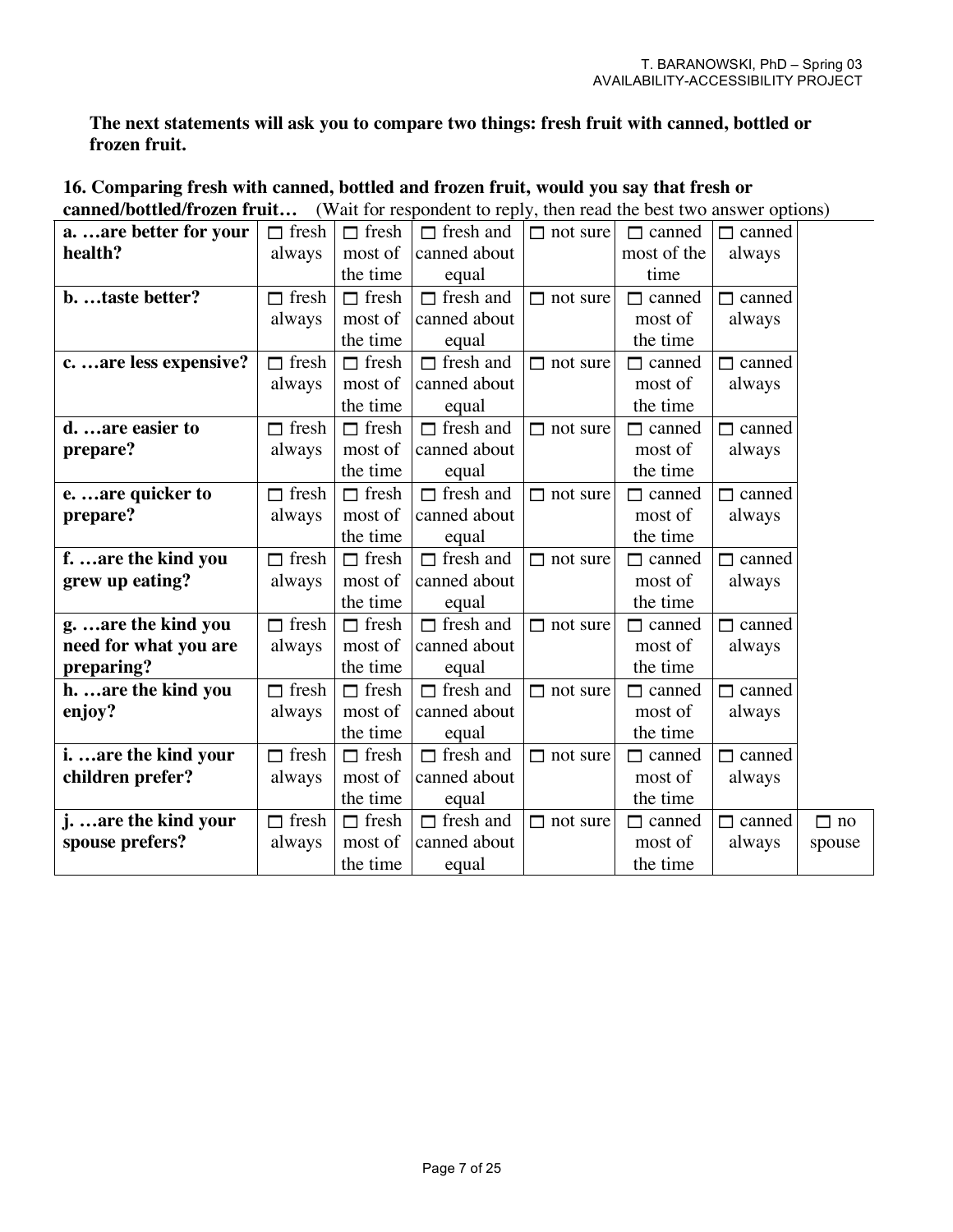**The next statements will ask you to compare fresh vegetables with canned, bottled or frozen vegetables.**

**17. Comparing fresh with canned, bottled and frozen vegetables, would you say that fresh or canned/bottled/frozen vegetables…** (Wait for respondent to reply, then read the best two answer options)

| aare better for your    | $\Box$ fresh | $\Box$ fresh | $\Box$ fresh and | $\Box$ not sure | $\Box$ canned | $\Box$ canned |           |
|-------------------------|--------------|--------------|------------------|-----------------|---------------|---------------|-----------|
| health?                 | always       | most of      | canned about     |                 | most of the   | always        |           |
|                         |              | the time     | equal            |                 | time          |               |           |
| b. taste better?        | $\Box$ fresh | $\Box$ fresh | $\Box$ fresh and | $\Box$ not sure | $\Box$ canned | $\Box$ canned |           |
|                         | always       | most of      | canned about     |                 | most of       | always        |           |
|                         |              | the time     | equal            |                 | the time      |               |           |
| c.  are less expensive? | $\Box$ fresh | $\Box$ fresh | $\Box$ fresh and | $\Box$ not sure | canned<br>П.  | $\Box$ canned |           |
|                         | always       | most of      | canned about     |                 | most of       | always        |           |
|                         |              | the time     | equal            |                 | the time      |               |           |
| d. are easier to        | $\Box$ fresh | $\Box$ fresh | $\Box$ fresh and | $\Box$ not sure | $\Box$ canned | $\Box$ canned |           |
| prepare?                | always       | most of      | canned about     |                 | most of       | always        |           |
|                         |              | the time     | equal            |                 | the time      |               |           |
| e.  are quicker to      | $\Box$ fresh | $\Box$ fresh | $\Box$ fresh and | $\Box$ not sure | $\Box$ canned | $\Box$ canned |           |
| prepare?                | always       | most of      | canned about     |                 | most of       | always        |           |
|                         |              | the time     | equal            |                 | the time      |               |           |
| f.  are the kind you    | $\Box$ fresh | $\Box$ fresh | $\Box$ fresh and | $\Box$ not sure | $\Box$ canned | $\Box$ canned |           |
| grew up eating?         | always       | most of      | canned about     |                 | most of       | always        |           |
|                         |              | the time     | equal            |                 | the time      |               |           |
| g.  are the kind you    | $\Box$ fresh | $\Box$ fresh | $\Box$ fresh and | $\Box$ not sure | canned<br>П   | $\Box$ canned |           |
| need for what you are   | always       | most of      | canned about     |                 | most of       | always        |           |
| preparing?              |              | the time     | equal            |                 | the time      |               |           |
| h.  are the kind you    | $\Box$ fresh | $\Box$ fresh | $\Box$ fresh and | $\Box$ not sure | $\Box$ canned | $\Box$ canned |           |
| enjoy?                  | always       | most of      | canned about     |                 | most of       | always        |           |
|                         |              | the time     | equal            |                 | the time      |               |           |
| i.  are the kind your   | $\Box$ fresh | $\Box$ fresh | $\Box$ fresh and | $\Box$ not sure | $\Box$ canned | $\Box$ canned |           |
| children prefer?        | always       | most of      | canned about     |                 | most of       | always        |           |
|                         |              | the time     | equal            |                 | the time      |               |           |
| j.  are the kind your   | $\Box$ fresh | $\Box$ fresh | $\Box$ fresh and | $\Box$ not sure | $\Box$ canned | $\Box$ canned | $\Box$ no |
| spouse prefers?         | always       | most of      | canned about     |                 | most of       | always        | spouse    |
|                         |              | the time     | equal            |                 | the time      |               |           |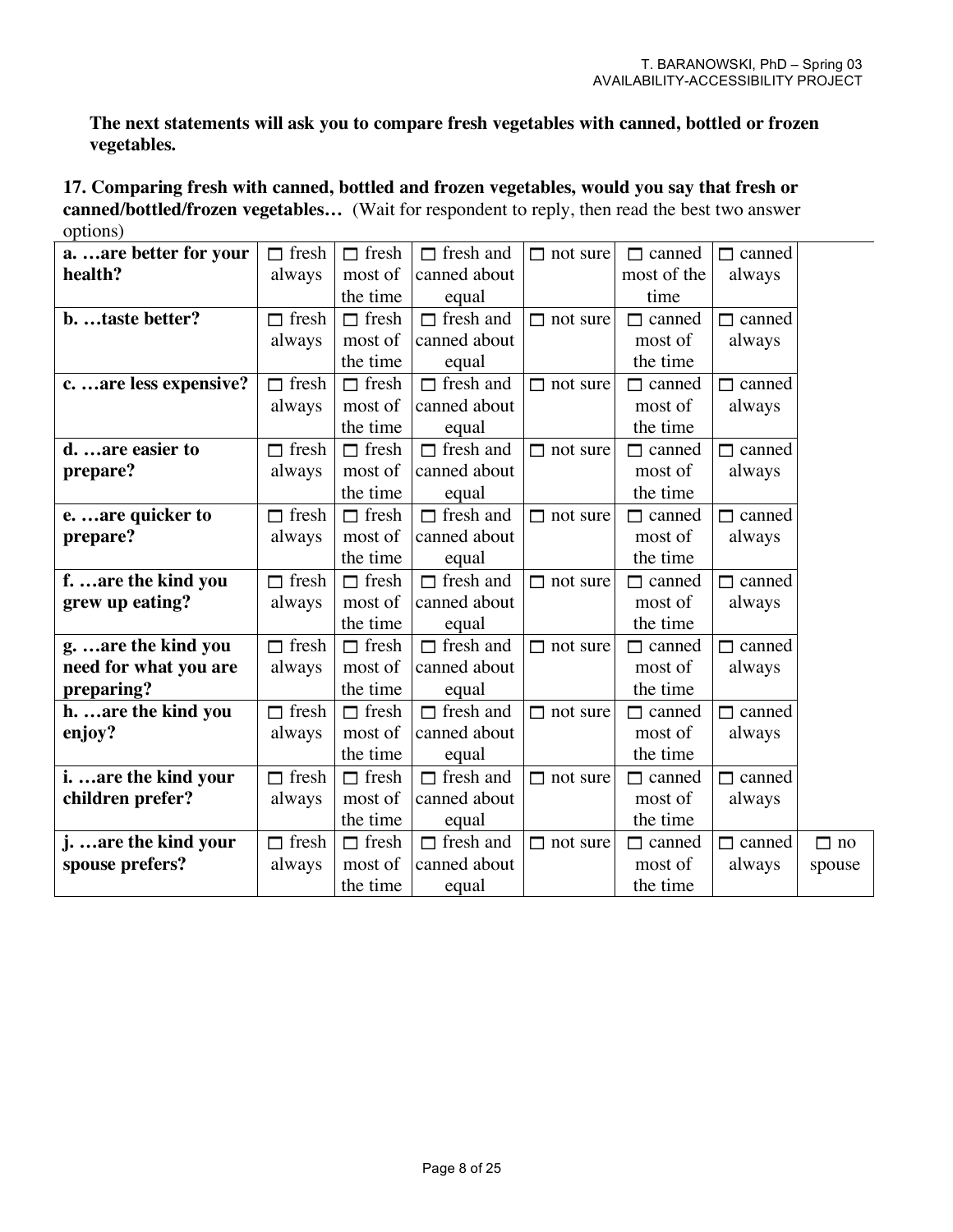#### **Home Food Management Practices:**

**I will now read you several statements about when or why some people decide to buy more canned, bottled, or frozen fruit, 100% juice or vegetables. Please tell me if you strongly agree, somewhat agree, somewhat disagree, or strongly disagree with each statement.**

| 18. I decide to buy more canned, bottled, or frozen fruit |               |               |                 |                |                 |  |  |  |  |
|-----------------------------------------------------------|---------------|---------------|-----------------|----------------|-----------------|--|--|--|--|
| a. when they are on sale.                                 | strongly<br>⊓ | somewhat<br>П | not sure<br>П   | somewhat<br>П. | strongly<br>⊓   |  |  |  |  |
|                                                           | agree         | agree         |                 | disagree       | disagree        |  |  |  |  |
| b. when I have a coupon                                   | strongly      | somewhat      | $\Box$ not sure | somewhat       | strongly        |  |  |  |  |
| for them.                                                 | agree         | agree         |                 | disagree       | disagree        |  |  |  |  |
| cwhen I am running low                                    | strongly      | somewhat      | $\Box$ not sure | somewhat       | $\Box$ strongly |  |  |  |  |
| at home.                                                  | agree         | agree         |                 | disagree       | disagree        |  |  |  |  |
| d. when I run out.                                        | strongly<br>П | somewhat      | $\Box$ not sure | somewhat       | $\Box$ strongly |  |  |  |  |
|                                                           | agree         | agree         |                 | disagree       | disagree        |  |  |  |  |
| eto replace what we have                                  | strongly<br>М | somewhat      | not sure<br>П   | somewhat<br>п  | $\Box$ strongly |  |  |  |  |
| eaten.                                                    | agree         | agree         |                 | disagree       | disagree        |  |  |  |  |
| f.  to stock up on them.                                  | strongly<br>П | somewhat      | not sure<br>П.  | somewhat<br>П  | $\Box$ strongly |  |  |  |  |
|                                                           | agree         | agree         |                 | disagree       | disagree        |  |  |  |  |
| g.  as a habit every time I                               | strongly<br>⊓ | somewhat      | not sure<br>П   | somewhat<br>П  | $\Box$ strongly |  |  |  |  |
| go shopping.                                              | agree         | agree         |                 | disagree       | disagree        |  |  |  |  |
| h. to keep a variety at                                   | strongly<br>⊓ | somewhat      | not sure<br>П.  | somewhat       | strongly        |  |  |  |  |
| home.                                                     | agree         | agree         |                 | disagree       | disagree        |  |  |  |  |

#### **The next statements will ask you about 100% juice.**

**19. I decide to buy more canned, bottled, or frozen 100% juice… a.** ... when they are on sale.  $\Box$  strongly agree  $\Box$  somewhat agree  $\Box$  not sure  $\Box$  somewhat disagree  $\Box$  strongly disagree **b. …when I have a coupon for them.**  $\Box$  strongly agree  $\Box$  somewhat agree  $\Box$  not sure  $\Box$  somewhat disagree  $\Box$  strongly disagree **c. …when I am running low at home.**  $\Box$  strongly agree  $\Box$  somewhat agree  $\Box$  not sure  $\Box$  somewhat disagree  $\Box$  strongly disagree **d.** ... when I run out.  $\Box$  strongly agree  $\Box$  somewhat agree  $\Box$  not sure  $\Box$  somewhat disagree  $\Box$  strongly disagree **e. …to replace what we have drunk.**  $\Box$  strongly agree  $\Box$  somewhat agree  $\Box$  not sure  $\Box$  somewhat disagree  $\Box$  strongly disagree **f.** ...to stock up on them.  $\Box$  strongly agree somewhat agree  $\Box$  not sure  $\Box$  somewhat disagree  $\Box$  strongly disagree **g. …as a habit every time I go shopping.**  $\Box$  strongly agree  $\Box$  somewhat agree  $\Box$  not sure  $\Box$  somewhat disagree strongly disagree **h. …to keep a variety at home.**  $\Box$  strongly agree  $\Box$  somewhat agree  $\Box$  not sure  $\Box$  somewhat disagree  $\Box$  strongly disagree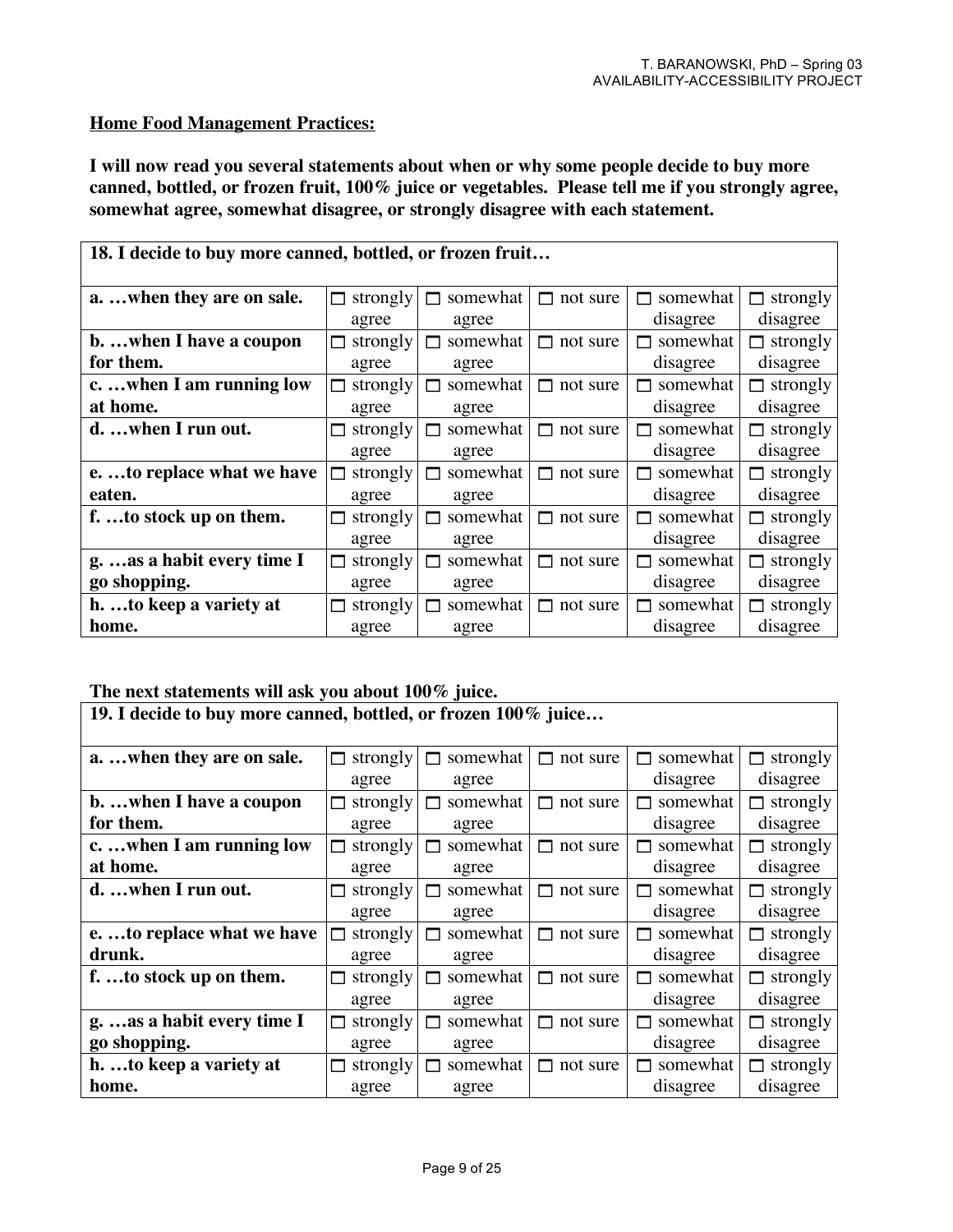| 20. I decide to buy more canned, bottled, or frozen vegetables |          |          |                |          |                 |  |  |  |  |
|----------------------------------------------------------------|----------|----------|----------------|----------|-----------------|--|--|--|--|
| awhen they are on sale.                                        | strongly | somewhat | not sure       | somewhat | strongly<br>п   |  |  |  |  |
|                                                                | agree    | agree    |                | disagree | disagree        |  |  |  |  |
| bwhen I have a coupon                                          | strongly | somewhat | not sure<br>П. | somewhat | strongly<br>⊓   |  |  |  |  |
| for them.                                                      | agree    | agree    |                | disagree | disagree        |  |  |  |  |
| cwhen I am running low                                         | strongly | somewhat | not sure<br>П  | somewhat | $\Box$ strongly |  |  |  |  |
| at home.                                                       | agree    | agree    |                | disagree | disagree        |  |  |  |  |
| d. when I run out.                                             | strongly | somewhat | not sure<br>П. | somewhat | $\Box$ strongly |  |  |  |  |
|                                                                | agree    | agree    |                | disagree | disagree        |  |  |  |  |
| eto replace what we have                                       | strongly | somewhat | not sure<br>⊓  | somewhat | $\Box$ strongly |  |  |  |  |
| eaten.                                                         | agree    | agree    |                | disagree | disagree        |  |  |  |  |
| f.  to stock up on them.                                       | strongly | somewhat | not sure<br>⊓  | somewhat | $\Box$ strongly |  |  |  |  |
|                                                                | agree    | agree    |                | disagree | disagree        |  |  |  |  |
| g.  as a habit every time I                                    | strongly | somewhat | not sure<br>п  | somewhat | $\Box$ strongly |  |  |  |  |
| go shopping.                                                   | agree    | agree    |                | disagree | disagree        |  |  |  |  |
| h. to keep a variety at                                        | strongly | somewhat | not sure       | somewhat | strongly        |  |  |  |  |
| home.                                                          | agree    | agree    |                | disagree | disagree        |  |  |  |  |

**The next statements will ask you about vegetables.**

#### **Home FJV Availability:**

**I will now ask you some questions about what fruit, 100% juice, and vegetables were in your home last week. Your responses will be "yes", you had that fruit, 100% juice, or vegetable in your home in the last 7 days or "no" if you did not have that fruit, 100% juice, or vegetable in** your home in the last 7 days. If you respond with yes, please tell me what form you had of that **particular food, fresh, frozen, or canned. You may have had more than one form of that food in your home, in that case you may respond with as many answers as necessary. Are there any questions?**

**21. Let's begin. The first one is Peaches,** '**In the last week did you have… … in your home?**' If yes: **Were the… …fresh, frozen or canned?**

(Continue with the rest using the same format)

| Food                        | Yes                | N <sub>0</sub> | Fresh        | Frozen        | <b>Canned</b> | <b>Other</b> |
|-----------------------------|--------------------|----------------|--------------|---------------|---------------|--------------|
| a. Peaches                  | $\Box$ Yes         | $\Box$ No      | $\Box$ Fresh | $\Box$ Frozen | $\Box$ Canned | $\Box$ Other |
| b. 100% Apple Juice         | $\Box$ Yes         | $\Box$ No      | $\Box$ Fresh | $\Box$ Frozen | $\Box$ Canned | $\Box$ Other |
| c. 100% Grape Juice         | $\Box$ Yes         | $\Box$ No      | $\Box$ Fresh | $\Box$ Frozen | $\Box$ Canned | $\Box$ Other |
| d. 100% Orange Juice        | $\Box$ Yes         | $\Box$ No      | $\Box$ Fresh | $\Box$ Frozen | $\Box$ Canned | $\Box$ Other |
| e. Bananas                  | $\Box$ Yes         | $\Box$ No      | $\Box$ Fresh | $\Box$ Frozen | $\Box$ Canned | $\Box$ Other |
| f. Apples                   | $\Box$ Yes         | $\Box$ No      | $\Box$ Fresh | $\Box$ Frozen | $\Box$ Canned | $\Box$ Other |
| g. Cantaloupe or Musk Melon | $\Box$ Yes         | $\Box$ No      | $\Box$ Fresh | $\Box$ Frozen | $\Box$ Canned | $\Box$ Other |
| h. Grapes                   | $\blacksquare$ Yes | $\Box$ No      | $\Box$ Fresh | $\Box$ Frozen | $\Box$ Canned | $\Box$ Other |
| <i>i.</i> Oranges           | $\Box$ Yes         | $\Box$ No      | $\Box$ Fresh | $\Box$ Frozen | $\Box$ Canned | $\Box$ Other |
| j. Pears                    | $\Box$ Yes         | $\Box$ No      | $\Box$ Fresh | $\Box$ Frozen | $\Box$ Canned | $\Box$ Other |
| k. Plums                    | Yes<br>$\Box$      | $\Box$ No      | $\Box$ Fresh | $\Box$ Frozen | $\Box$ Canned | $\Box$ Other |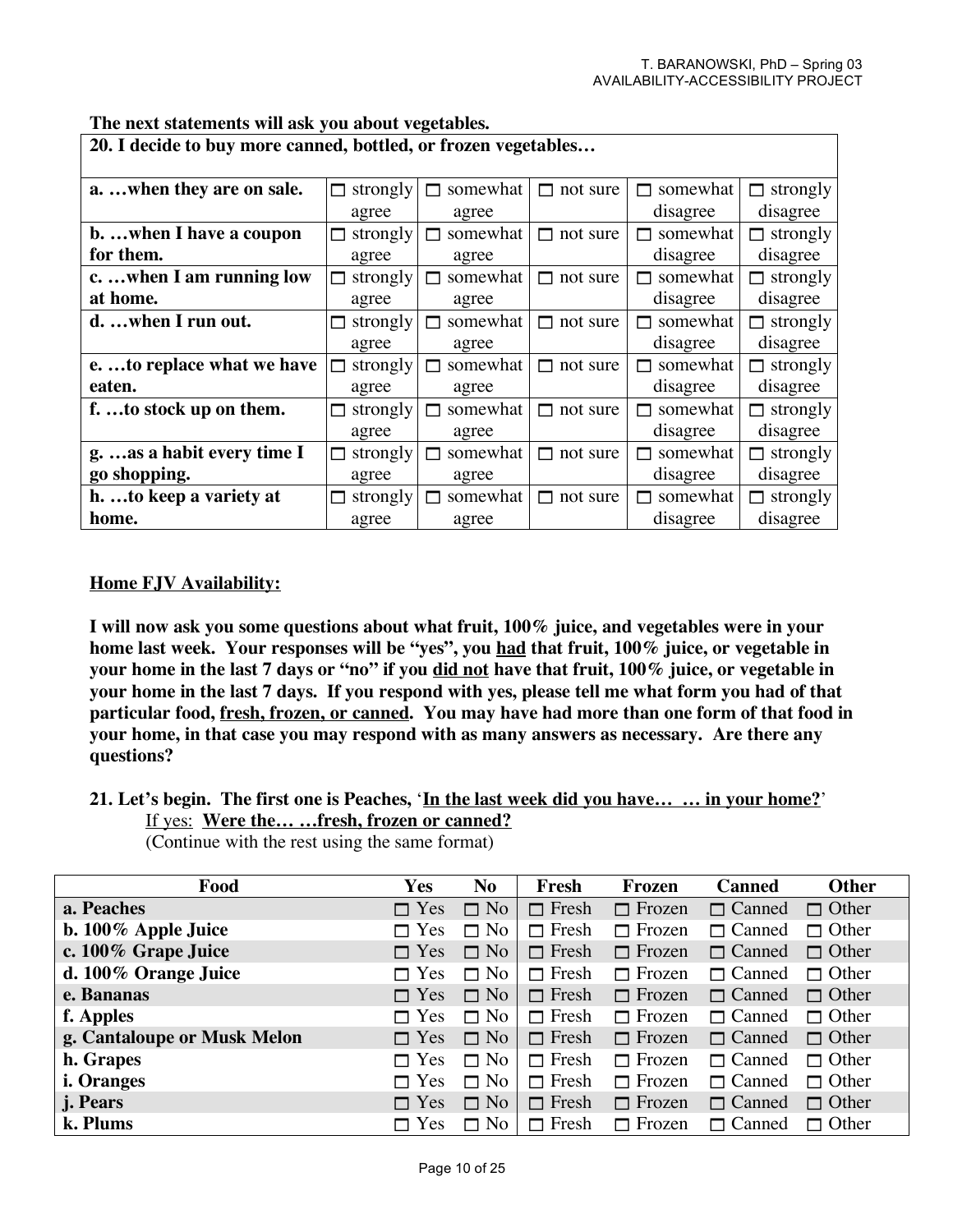| l. Kiwi                                 | $\Box$ Yes | $\Box$ No | $\Box$ Fresh | $\Box$ Frozen | $\Box$ Canned | $\Box$ Other |
|-----------------------------------------|------------|-----------|--------------|---------------|---------------|--------------|
| m. Fruit Salad or Fruit Cocktail        | $\Box$ Yes | $\Box$ No | $\Box$ Fresh | $\Box$ Frozen | $\Box$ Canned | $\Box$ Other |
| n. Applesauce                           | $\Box$ Yes | $\Box$ No | $\Box$ Fresh | $\Box$ Frozen | □ Canned      | $\Box$ Other |
| o. Watermelon                           | $\Box$ Yes | $\Box$ No | $\Box$ Fresh | $\Box$ Frozen | $\Box$ Canned | $\Box$ Other |
| p. Dried Fruit                          | $\Box$ Yes | $\Box$ No | $\Box$ Fresh | $\Box$ Frozen | $\Box$ Canned | $\Box$ Other |
| q. Carrots                              | $\Box$ Yes | $\Box$ No | $\Box$ Fresh | $\Box$ Frozen | $\Box$ Canned | $\Box$ Other |
| r. Celery                               | $\Box$ Yes | $\Box$ No | $\Box$ Fresh | $\Box$ Frozen | $\Box$ Canned | $\Box$ Other |
| s. Greens (collard, mustard, or turnip) | $\Box$ Yes | $\Box$ No | $\Box$ Fresh | $\Box$ Frozen | $\Box$ Canned | $\Box$ Other |
| t. Spinach                              | $\Box$ Yes | $\Box$ No | $\Box$ Fresh | $\Box$ Frozen | $\Box$ Canned | $\Box$ Other |
| u. Frozen French Fried Potatoes         | $\Box$ Yes | $\Box$ No | $\Box$ Fresh | $\Box$ Frozen | $\Box$ Canned | $\Box$ Other |
| v. Potato Salad                         | $\Box$ Yes | $\Box$ No | $\Box$ Fresh | $\Box$ Frozen | $\Box$ Canned | $\Box$ Other |
| w. Mashed Potatoes                      | $\Box$ Yes | $\Box$ No | $\Box$ Fresh | $\Box$ Frozen | □ Canned      | $\Box$ Other |
| x. Other White Potatoes                 | $\Box$ Yes | $\Box$ No | $\Box$ Fresh | $\Box$ Frozen | $\Box$ Canned | $\Box$ Other |
| y. Corn                                 | $\Box$ Yes | $\Box$ No | $\Box$ Fresh | $\Box$ Frozen | □ Canned      | $\Box$ Other |
| z. Green Peas                           | $\Box$ Yes | $\Box$ No | $\Box$ Fresh | $\Box$ Frozen | $\Box$ Canned | $\Box$ Other |
| aa. Tomatoes                            | $\Box$ Yes | $\Box$ No | $\Box$ Fresh | $\Box$ Frozen | $\Box$ Canned | $\Box$ Other |
| bb. Broccoli                            | $\Box$ Yes | $\Box$ No | $\Box$ Fresh | $\Box$ Frozen | $\Box$ Canned | $\Box$ Other |
| cc. Lettuce                             | $\Box$ Yes | $\Box$ No | $\Box$ Fresh | $\Box$ Frozen | $\Box$ Canned | $\Box$ Other |
| dd. Green, String, or Snap Beans        | $\Box$ Yes | $\Box$ No | $\Box$ Fresh | $\Box$ Frozen | $\Box$ Canned | $\Box$ Other |
| ee. Cole Slaw                           | $\Box$ Yes | $\Box$ No | $\Box$ Fresh | $\Box$ Frozen | $\Box$ Canned | $\Box$ Other |
| ff. Other Cabbage                       | $\Box$ Yes | $\Box$ No | $\Box$ Fresh | $\Box$ Frozen | $\Box$ Canned | $\Box$ Other |
| gg. Beans (e.g. pork 'n beans, pinto,   | $\Box$ Yes | $\Box$ No | $\Box$ Fresh | $\Box$ Frozen | $\Box$ Canned | $\Box$ Other |
| black-eyed peas)                        |            |           |              |               |               |              |
| hh. Refried Beans                       | Yes<br>П.  | $\Box$ No | $\Box$ Fresh | $\Box$ Frozen | $\Box$ Canned | $\Box$ Other |

#### **Family Social Support for Healthy Shopping:**

22. Please tell me, on a scale of 1 to 5, where 1 is never and 5 is very often, how often has your **family done or said the following during the previous 3 months. By family I mean people living in your household. In the last 3 months, how often has your family…**

**Scale: 1 = never 5 = very often**

- **a. \_\_\_\_ Discussed purchasing fruit or 100% juice with you.**
- **b. \_\_\_\_ Reminded you to purchase fruit or 100% juice.**
- **c. \_\_\_\_ Approved when you purchased fruit or 100% juice.**
- **d. \_\_\_\_ Purchased fruit or 100% juice themselves.**
- **e. \_\_\_\_ Asked you to purchase fruit or 100% juice.**
- **f. \_\_\_\_ Criticized the fruit or 100% juice you purchased.**
- **g. \_\_\_\_ Discussed purchasing vegetables with you.**
- **h. \_\_\_\_ Reminded you to purchase vegetables.**
- **i. \_\_\_\_ Approved when you purchased vegetables.**
- **j. \_\_\_\_ Purchased vegetables themselves.**
- **k. \_\_\_\_ Asked you to purchase vegetables.**
- **l. \_\_\_\_ Criticized the vegetables you purchased.**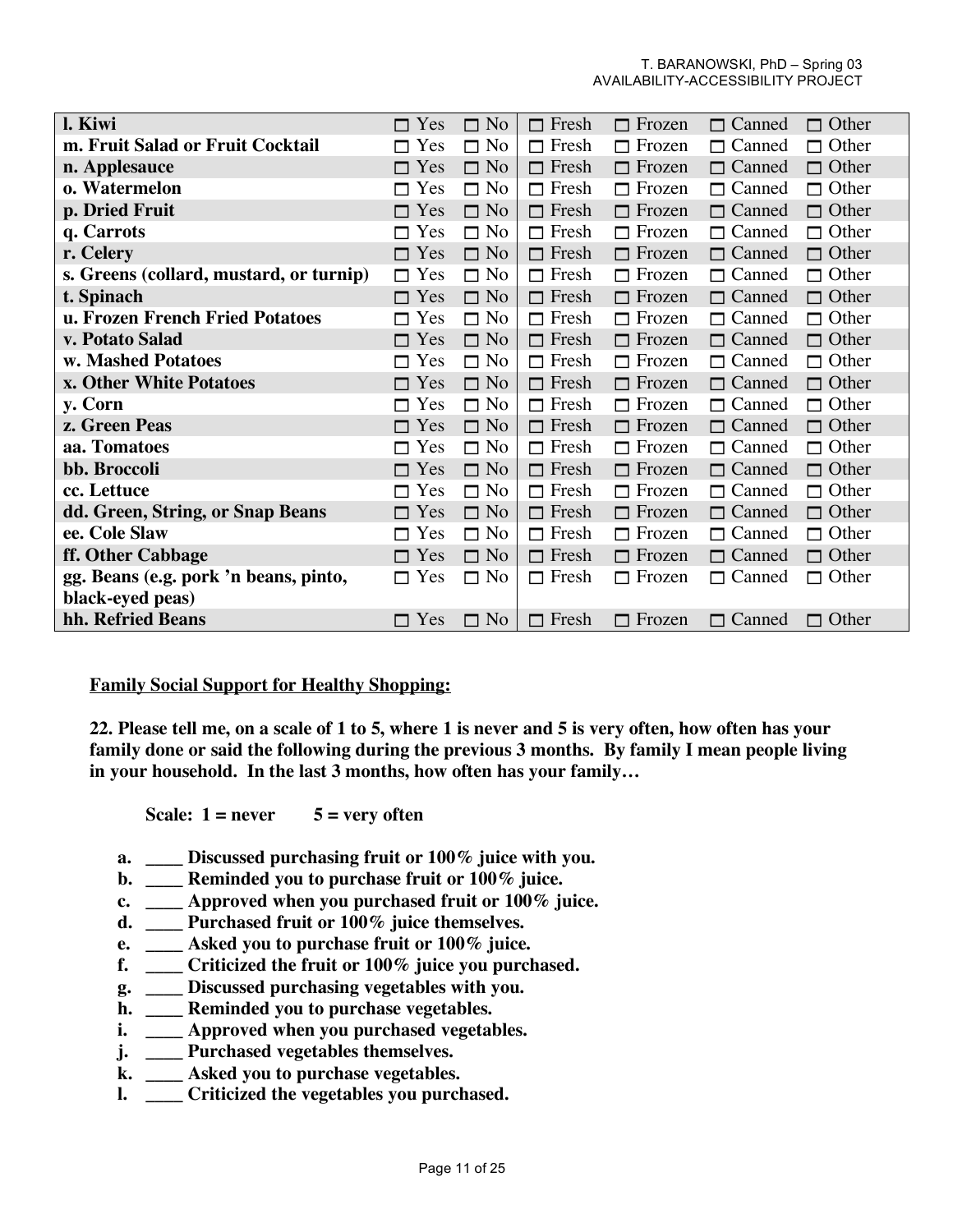**Family Meal Patterns:**

**The next questions refer to what your family usually does at dinnertime.**

**23. How many times a week does your family usually eat at a fast food place, cafeteria, buffet, or full service restaurant for dinner?** 

 $\Box$ 0  $\Box$  $\Box$  1  $\Box$  5<br> $\Box$  2  $\Box$  $\Box$  2  $\Box$  3  $\Box$ 

**24. How many times a week does your family usually purchase something prepared away from home and eat it at home for dinner?**

> $\Box$ 0  $\Box$  $\Box$  1  $\Box$  $\Box$  2  $\Box$  $\Box$  3  $\Box$

**25. How many times a week do you usually sit down with your whole family for the dinner meal?**

| $\Box$ 0 | $\Box$ 4 |
|----------|----------|
| m 1      | $\Box$ 5 |
| $\Box$ 2 | $\Box$ 6 |
| $\Box$ 3 | $\Box$ 7 |

#### **Child BMI & Parent Perceived Child FJV Preferences:**

#### **26. How many children do you have between the ages of 8 and 14?**

- $\Box$  1  $\Box$  5
- $\Box$  2  $\Box$  6
- $\Box$  3 more than 6
- $\Box$  4  $\Box$  refused to answer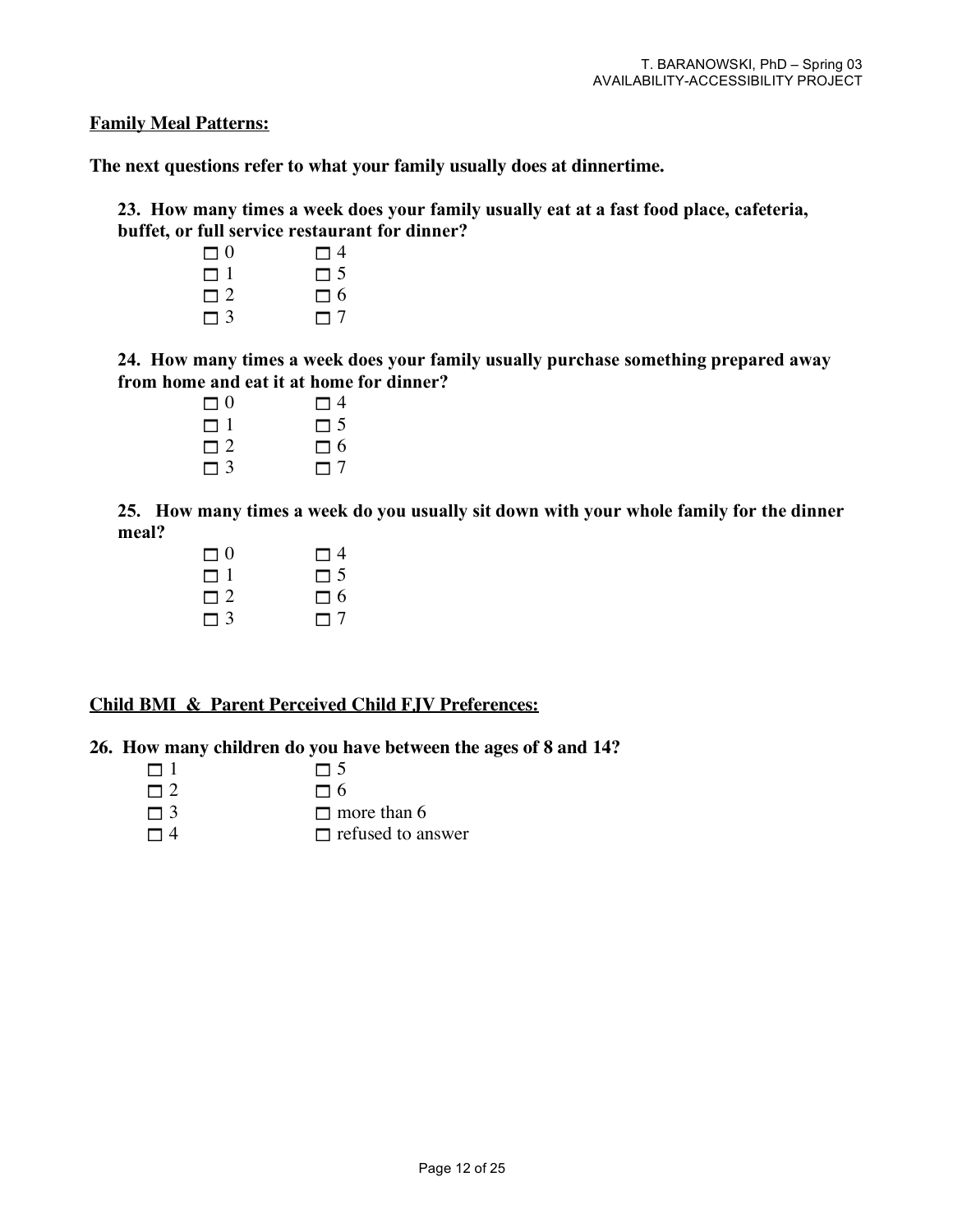### **27. Please tell me whether they are a boy or a girl, how old they are, how tall they are and how much they weigh.**

| Child 1                                                                                | Child 2                                                                                         | Child 3                                                                                                                      | Child 4                                                        |
|----------------------------------------------------------------------------------------|-------------------------------------------------------------------------------------------------|------------------------------------------------------------------------------------------------------------------------------|----------------------------------------------------------------|
| $\mathbf{a.} \Box$ Boy $\Box$ Girl                                                     | $\mathbf{a} \square$ Boy $\square$ Girl                                                         | $\mathbf{a} \square$ Boy $\square$ Girl                                                                                      | $\mathbf{a.} \Box$ Boy $\Box$ Girl                             |
| <b>b.</b> age: $\_\_\_\_\_\$ years                                                     | $b. age:$ years                                                                                 | $b. age:$ years                                                                                                              | b. age: _______ years                                          |
| c. height: $ft$ in                                                                     | c. height: $f_{\text{max}}$ ft $f_{\text{max}}$ in                                              | c. height: $ft$ in                                                                                                           | c. height: $f_{\text{max}}$ ft $f_{\text{max}}$ in             |
| $\sim$ cm                                                                              | $\sim$ cm                                                                                       | $\frac{1}{\sqrt{1-\frac{1}{2}}}\text{cm}$                                                                                    | $\frac{1}{\text{d. weight:}}$ $\frac{\text{cm}}{\text{m}}$ lbs |
| d. weight: _____ lbs                                                                   | d. weight: _____ lbs                                                                            | d. weight: _____ lbs                                                                                                         |                                                                |
| $\frac{\ }{2}$ kg                                                                      | $\frac{\log x}{1 + \log x}$                                                                     | $\frac{\ }{\ }$ kg                                                                                                           | $\frac{1}{\sqrt{2}}$ kg                                        |
|                                                                                        |                                                                                                 |                                                                                                                              |                                                                |
|                                                                                        |                                                                                                 | 28a. Now, thinking about your year old (boy/girl), would you say that s/he likes (Read answer options)                       |                                                                |
| Child 1                                                                                | Child 2                                                                                         | Child 3                                                                                                                      | Child 4                                                        |
| $\Box$ almost all types of fruit                                                       |                                                                                                 | $\Box$ almost all types of fruit $\Box$ almost all types of fruit $\Box$ almost all types of fruit                           |                                                                |
| some types of fruit                                                                    | $\Box$ some types of fruit                                                                      | $\Box$ some types of fruit                                                                                                   | $\Box$ some types of fruit                                     |
| $\Box$ no type of fruit                                                                | $\Box$ no type of fruit                                                                         | $\Box$ no type of fruit                                                                                                      | $\Box$ no type of fruit                                        |
|                                                                                        |                                                                                                 |                                                                                                                              |                                                                |
|                                                                                        |                                                                                                 | 28b. Would you say that your year old (boy/girl) likes (Read answer options)                                                 |                                                                |
|                                                                                        | $\Box$ almost all types of veg. $\Box$ almost all types of veg. $\Box$ almost all types of veg. |                                                                                                                              | $\Box$ almost all types of veg.                                |
| $\Box$ some types of veg.                                                              | $\Box$ some types of veg. $\Box$ some types of veg.                                             |                                                                                                                              | $\Box$ some types of veg.                                      |
| $\Box$ no type of vegetables $\Box$ no type of vegetables $\Box$ no type of vegetables |                                                                                                 |                                                                                                                              | $\Box$ no type of vegetables                                   |
|                                                                                        |                                                                                                 |                                                                                                                              |                                                                |
|                                                                                        |                                                                                                 | 28c. Would you say that your year old (boy/girl) likes (Read answer options)                                                 |                                                                |
|                                                                                        | $\Box$ almost all types of 100% $\Box$ almost all types of 100% $\Box$ almost all types of 100% |                                                                                                                              | $\Box$ almost all types of 100%                                |
|                                                                                        |                                                                                                 | some types of 100% juice. $\Box$ some types of 100% juice. $\Box$ some types of 100% juice. $\Box$ some types of 100% juice. |                                                                |
| $\square$ no type of 100% juice.                                                       | $\Box$ no type of 100% juice. $\Box$ no type of 100% juice.                                     |                                                                                                                              | $\Box$ no type of 100% juice.                                  |

#### **Parent Perceived Spouse/Other Adult FJV Preferences:**

#### **29. Does your spouse/partner or another adult live in your home?** (check all that apply)

- $\Box$  Yes, spouse
- □ Yes, another adult
- $\Box$  No (Go to Q32a)

#### **30. How many adults (19 years or older), including yourself, live in your household?**

- $\Box$  1 (Go to Q32a)  $\Box$  5
- $\Box$  2  $\Box$  6
- $\Box$  3 more than 6
- $\Box$  4  $\Box$  refused to answer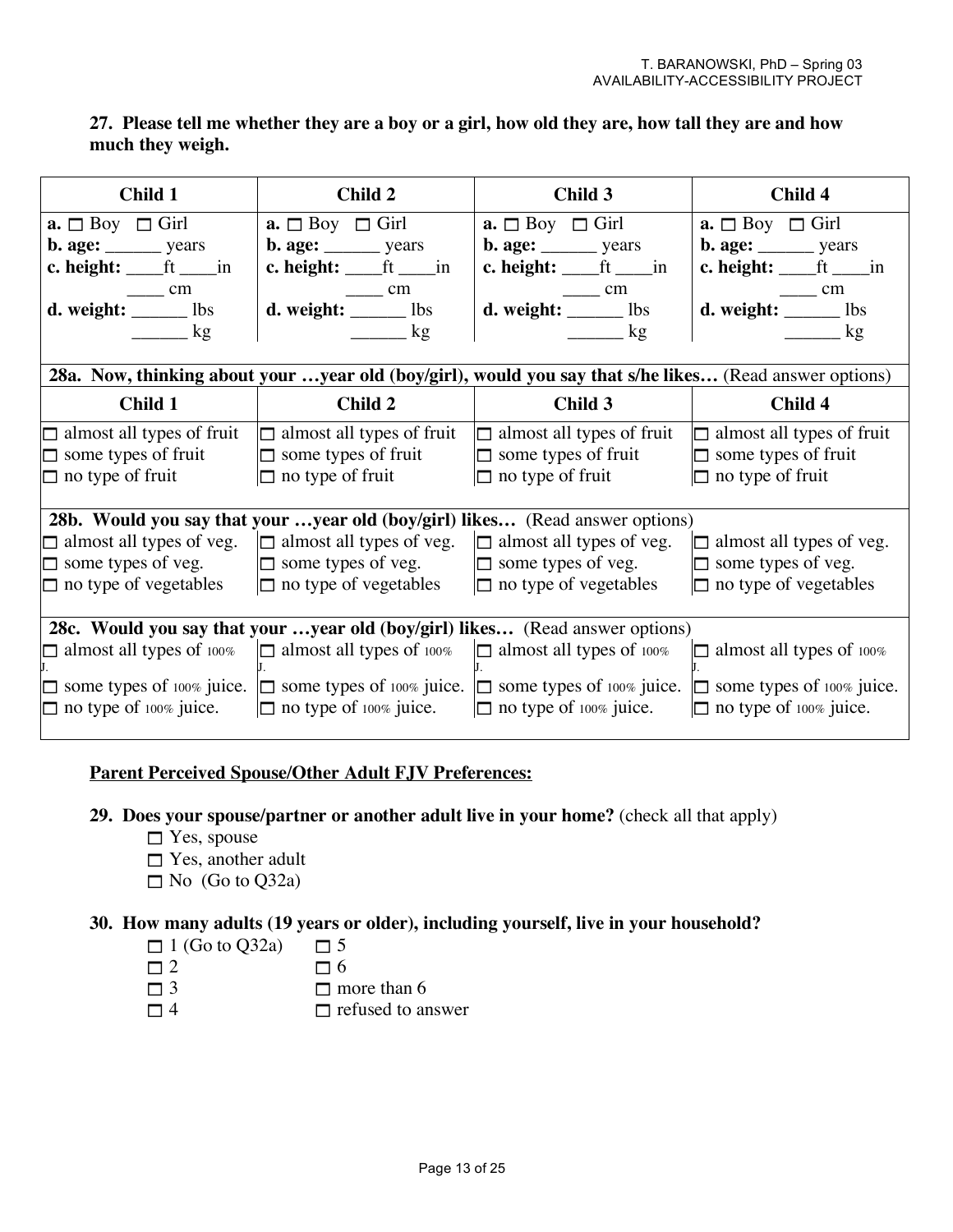**31. Please tell me which 2 adults living in your household, not including your spouse/partner and yourself, are most important in affecting your food shopping. Tell me their relationship to YOU, if they are male or female, and how old they are.**

| <b>Adult 1</b>                      | <b>Adult 2</b>                      |
|-------------------------------------|-------------------------------------|
| a. Relationship                     | a. Relationship                     |
| $\Box$ Older child                  | $\Box$ Older child                  |
| $\Box$ Sister / Sister in law       | $\Box$ Sister / Sister in law       |
| $\Box$ Brother / Brother in law     | $\Box$ Brother / Brother in law     |
| $\Box$ Mom / Stepmom                | $\Box$ Mom / Stepmom                |
| $\Box$ Dad / Stepdad                | $\Box$ Dad / Stepdad                |
| $\Box$ Mother in law                | $\Box$ Mother in law                |
| $\Box$ Father in law                | $\Box$ Father in law                |
| $\Box$ Grandmother                  | $\Box$ Grandmother                  |
| $\Box$ Grandfather                  | $\Box$ Grandfather                  |
| $\Box$ Other (specify)              |                                     |
| <b>b.</b> $\Box$ Male $\Box$ Female | <b>b.</b> $\Box$ Male $\Box$ Female |
| $c. age:$ years                     | $c. age:$ years                     |

 $\Box$  None of the adults in the household affect my food shopping

|                                     | 32a. Now thinking about , would you say that  like |                                    |                                  |
|-------------------------------------|----------------------------------------------------|------------------------------------|----------------------------------|
| Yourself                            | <b>Your Spouse or Partner</b>                      | Your $(Adult 1)$                   | Your (Adult 2)                   |
| $\Box$ almost all types of fruit    | $\Box$ almost all types of fruit                   | almost all types of fruit<br>IП    | $\Box$ almost all types of fruit |
| $\Box$ some types of fruit          | some types of fruit                                | $\Box$ some types of fruit         | $\Box$ some types of fruit       |
| $\Box$ no type of fruit             | $\Box$ no type of fruit                            | $\Box$ no type of fruit            | $\Box$ no type of fruit          |
|                                     |                                                    |                                    |                                  |
| 32b. Would you say that  like       |                                                    |                                    |                                  |
| $\Box$ almost all types of veg.     | $\Box$ almost all types of veg.                    | $\Box$ almost all types of veg.    | $\Box$ almost all types of veg.  |
| $\Box$ some types of veg.           | some types of veg.<br>In                           | $\Box$ some types of veg.          | $\Box$ some types of veg.        |
| $\Box$ no type of vegetables        | $\Box$ no type of vegetables                       | $\Box$ no type of vegetables       | $\Box$ no type of vegetables     |
|                                     |                                                    |                                    |                                  |
| 32c. Would you say that  like       |                                                    |                                    |                                  |
| $\Box$ almost all types of 100%     | almost all types of $100\%$ J.                     | $\Box$ almost all types of 100% J. | $\Box$ almost all types of 100%  |
|                                     | $\Box$ some types of 100% juice.                   | some types of 100% juice.<br>IO.   |                                  |
| $\square$ some types of 100% juice. | $\Box$ no type of 100% juice.                      | $\square$ no type of 100% juice.   | some types of 100% juice.        |
| $\Box$ no type of 100% juice.       |                                                    |                                    | $\Box$ no type of 100% juice.    |
|                                     |                                                    |                                    |                                  |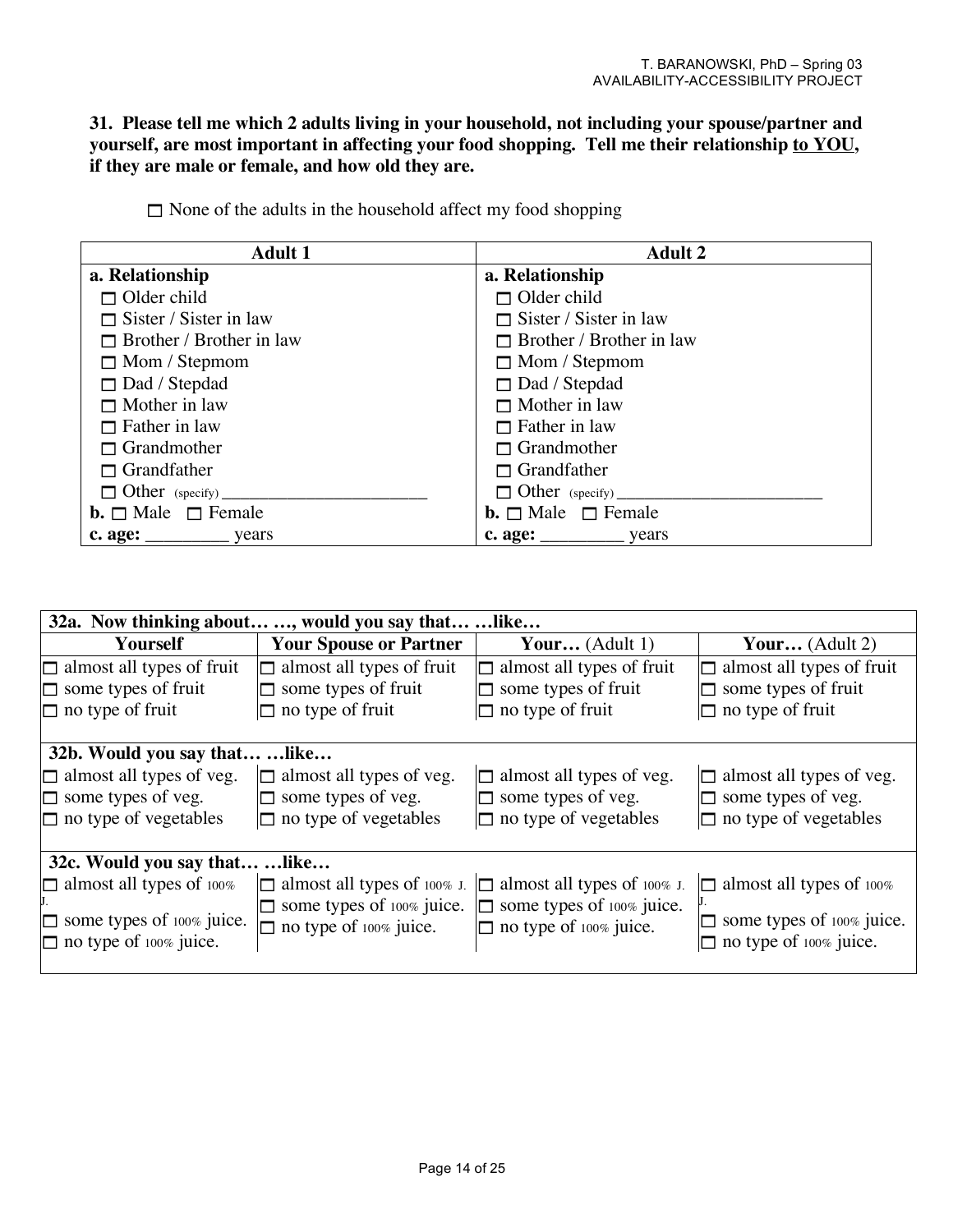#### **Social Desirability:**

33. I will now read to you several statements. Please tell me 'Yes' if you think it is true about **you or 'No' if you think it is not true about you.**

| a. I like everyone I know.             | $\Box$ Yes         | $\Box$ No   |
|----------------------------------------|--------------------|-------------|
| b. I am always kind.                   | $\Box$ Yes         | $\Box$ No   |
| c. I always have good manners.         | $\Box$ Yes         | $\Box$ No   |
| d. I am always good.                   | $\Box$ Yes         | $\Box$ No   |
| e. I am always nice to everyone.       | $\Box$ Yes         | $\Box$ No   |
| f. I tell the truth every single time. | $\blacksquare$ Yes | $\Box$ No   |
| g. I never get angry.                  | $\Box$ Yes         | $\Box$ No   |
| h. I never say things I shouldn't.     | $\Box$ Yes         | $\Box$ No   |
| I never lie.<br>ı.                     | Yes                | $\sqcap$ No |

#### **Food Stores:**

**34. I will now read you several reasons people select a grocery store. Please tell me how important each of these reasons is for your selecting a grocery store. How important is having…** (Read answer options)

| a. a clean, neat store                    | $\Box$ Not important | $\Box$ Somewhat important | $\Box$ Very important |
|-------------------------------------------|----------------------|---------------------------|-----------------------|
| b. courteous, friendly employees          | $\Box$ Not important | $\Box$ Somewhat important | $\Box$ Very important |
| c. low prices                             | $\Box$ Not important | $\Box$ Somewhat important | $\Box$ Very important |
| d. quality produce (fruit and veg.)       | $\Box$ Not important | $\Box$ Somewhat important | $\Box$ Very important |
| e. good quality meat                      | $\Box$ Not important | $\Box$ Somewhat important | $\Box$ Very important |
| f. good variety or wide selection         | $\Box$ Not important | $\Box$ Somewhat important | $\Box$ Very important |
| g. the brands you like                    | $\Box$ Not important | $\Box$ Somewhat important | $\Box$ Very important |
| h. items you like on sale or specials     | $\Box$ Not important | $\Box$ Somewhat important | $\Box$ Very important |
| <i>i.</i> convenient location             | $\Box$ Not important | $\Box$ Somewhat important | $\Box$ Very important |
| j. safe area or good security             | $\Box$ Not important | $\Box$ Somewhat important | $\Box$ Very important |
| k. fast checkout                          | $\Box$ Not important | $\Box$ Somewhat important | $\Box$ Very important |
| I. the store open early morning or late   | $\Box$ Not important | $\Box$ Somewhat important | $\Box$ Very important |
| night hours                               |                      |                           |                       |
| m. attention to special requests or needs | $\Box$ Not important | $\Box$ Somewhat important | $\Box$ Very important |
| n. the store owned and operated by        | $\Box$ Not important | $\Box$ Somewhat important | $\Box$ Very important |
| community residents                       |                      |                           |                       |
| o. readable and accurate shelf tags       | $\Box$ Not important | $\Box$ Somewhat important | $\Box$ Very important |
| p. nutrition and health information       | $\Box$ Not important | $\Box$ Somewhat important | $\Box$ Very important |
| available to shoppers                     |                      |                           |                       |
| q. WIC vouchers allowed                   | $\Box$ Not important | $\Box$ Somewhat important | $\Box$ Very important |
| r. check cashing service or ATM available | $\Box$ Not important | $\Box$ Somewhat important | $\Box$ Very important |
| s. people in the store know you           | $\Box$ Not important | $\Box$ Somewhat important | $\Box$ Very important |
| t. a pharmacy available                   | $\Box$ Not important | $\Box$ Somewhat important | $\Box$ Very important |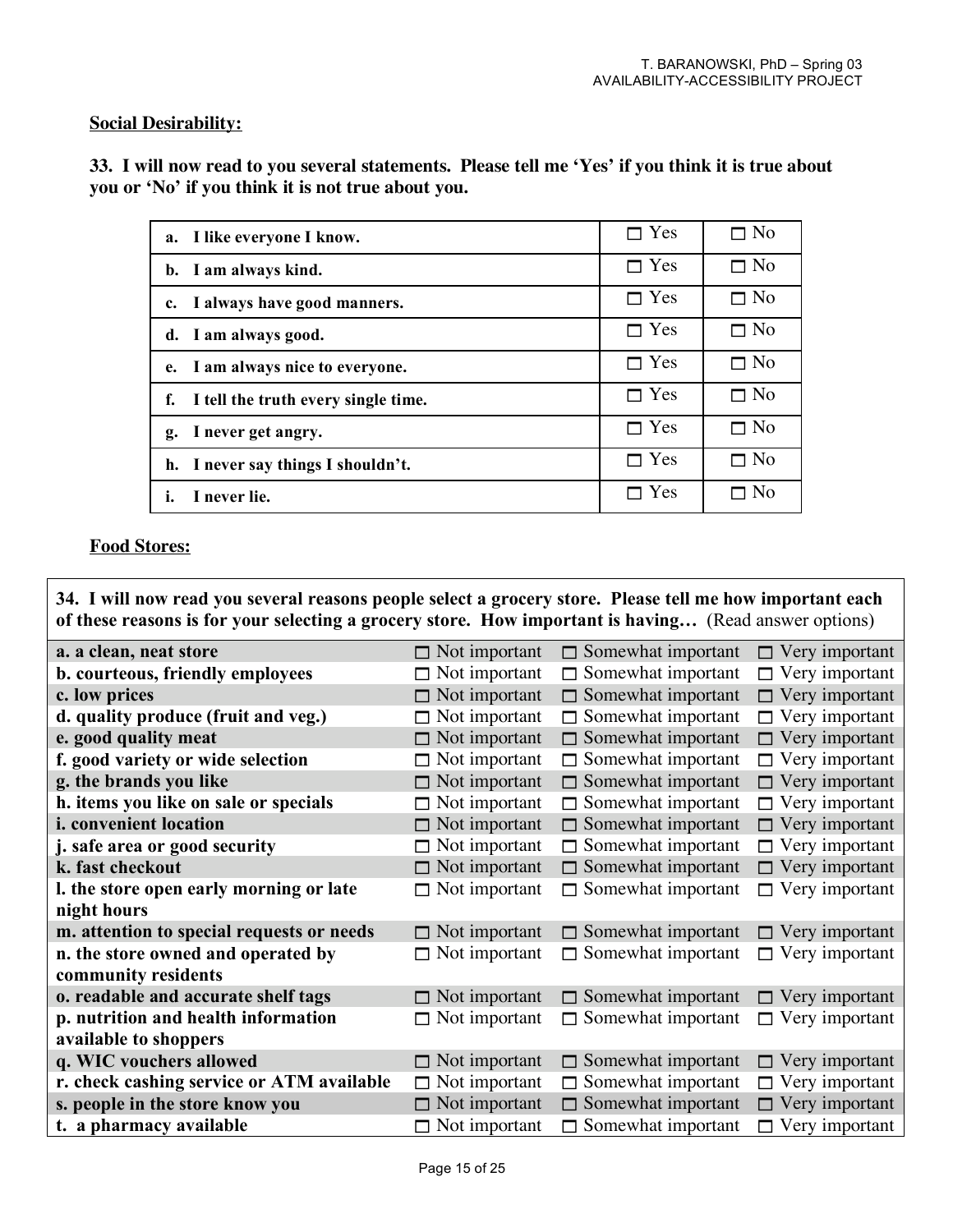#### **35. Do you do most of your food shopping at stores that are close by your home or do you travel outside your neighborhood?**

- $\Box$  Close by (Go to Demographics)
- $\Box$  Outside neighborhood

#### **35b. Why don't you shop in your neighborhood? Is it because…** (check all that apply)

- $\Box$  No stores close by
- $\Box$  Crime
- $\Box$  High prices
- $\Box$  Limited food selection
- $\Box$  Embarrassed to use food stamps near home
- $\Box$  Combine food shopping with other errands
- $\Box$  Ride with people who shop outside of neighborhood
- $\Box$  Other:

#### **Demographics:**

| 36. How old were you on your last birthday? ____ years |
|--------------------------------------------------------|
| Probe: How old are you today?                          |
|                                                        |

- **37. How long have you lived in this country?**  $\Box$  All my life  $\Box$  \_\_\_\_\_\_ years
- **38.** Are you  $\Box$  male or  $\Box$  female?
- **39. How many children (18 years or younger) live in your household?**
	- $\Box$  1  $\Box$  5
	- $\Box$  2  $\Box$   $\Box$  6
	- $\Box$  3 more than 6
	- $\Box$  4  $\Box$  refused to answer
- SKIP Q40 if respondent is male.

#### **40. Are you expecting another child?**

 $\Box$  yes  $\Box$  no

# **41. Do you consider yourself to be Hispanic/Latino/Mexican American?**

- $\Box$  yes  $\Box$  no
- **42. To what race would you say you belong?** (Check only one) (Read answer options)
	-
	- $\Box$  White  $\Box$  Black / African American  $\Box$  American Indian / Alaskan Native  $\Box$  Asian / Pacific Islander
	- Other (specify): \_\_\_\_\_\_\_\_\_\_\_\_\_\_\_\_\_\_\_\_\_\_\_\_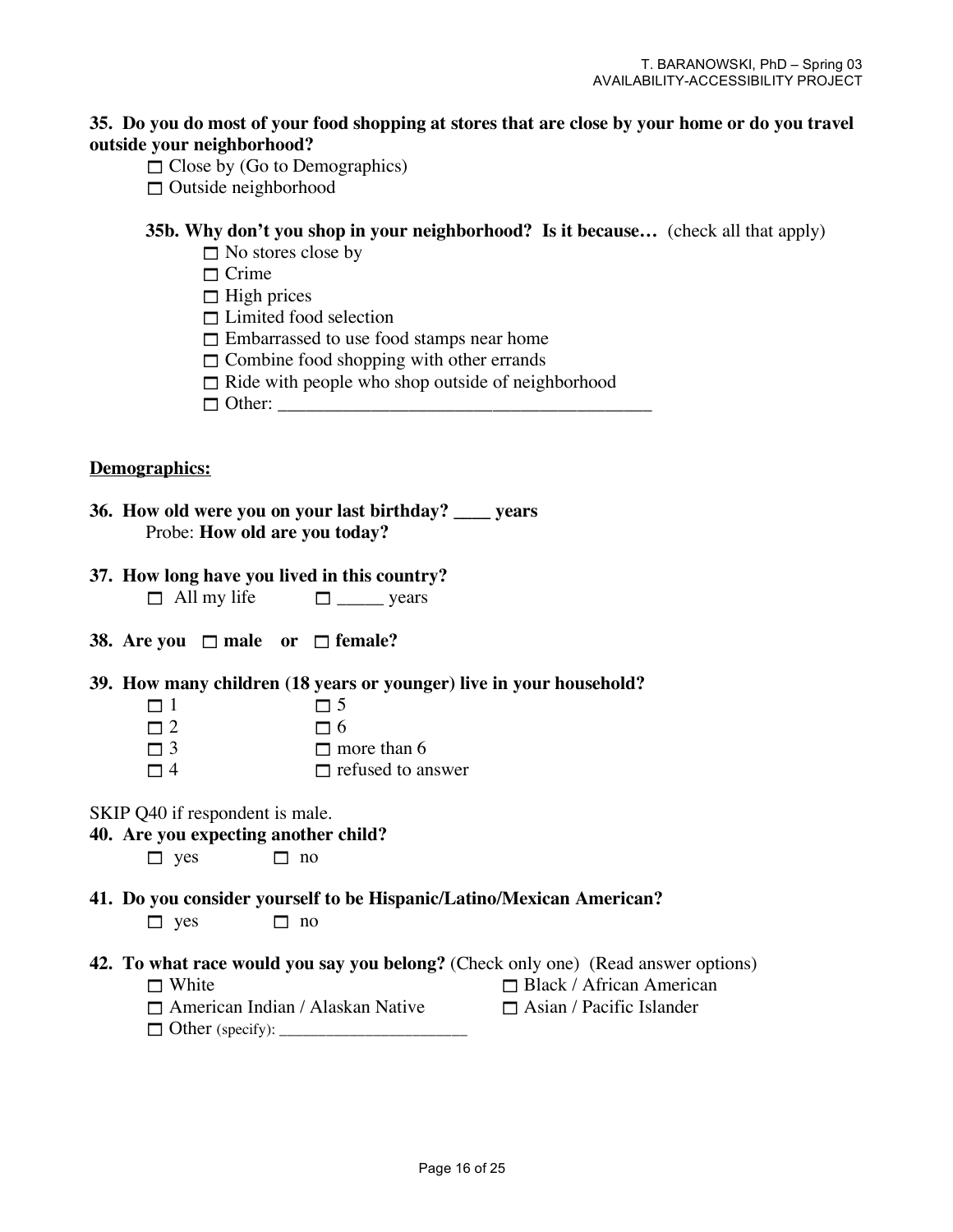#### **43a. What is the highest level of education you have completed?** (check only one)

#### (Do not read each response)

- $\Box$  8 years or less  $\Box$  some college
- $\Box$  some high school  $\Box$  completed college
- 
- 
- 
- 
- 
- $\Box$  completed high school  $\Box$  some post baccalaureate education
- □ some vocational education □ completed an advanced degree
- $\Box$  completed vocational education  $\Box$  other (specify):

### SKIP Q43b if respondent has no spouse/partner.

### **43b. What is the highest level of education your spouse/partner has completed?** (check only one)

- (Do not read each response)
- 
- 

 $\Box$  8 years or less  $\Box$  some college

- $\Box$  some high school  $\Box$  completed college
- $\Box$  completed high school  $\Box$  some post baccalaureate education
- some vocational education completed an advanced degree
- $\Box$  completed vocational education  $\Box$  other (specify):

### **44. What language is spoken most often in your home?**

- all English mostly another language which one? \_\_\_\_\_\_\_\_
- $\Box$  mostly English  $\Box$  all another language which one?
- $\Box$  2 languages equally which ones?

### **IF THIS IS THE 1ST INTERVIEW, END WITH SCRIPT BELOW. OTHERWISE GO TO Q45.**

**That was the last question. We will be sending you a \$20 check by mail. The check will be sent to** [Read the address from the Interview Tracking Form]**. Is this the right mailing address?** [If No: record the right mailing address onto the Interview Tracking Form] **Is there an apartment number?** [If Yes, record number]

[If we are missing the participant's SS#:] **In order for us to send you the check, we need your social security number. What is your social security number?** [Record number onto the Interview Tracking Form]

**It should take about two weeks to receive your check. If you do not receive it after two weeks contact Mariam, the project manager, at 713-798-7126.**

**I also would like to remind you to begin collecting your food and meal receipts starting Monday,** [Read starting date from the Interview Tracking Form). **We will be calling you back in 6 weeks to do the final phone interview. Do you have any questions?**

**Thank you so much! We appreciate your taking the time to answer our questions. Good-bye.**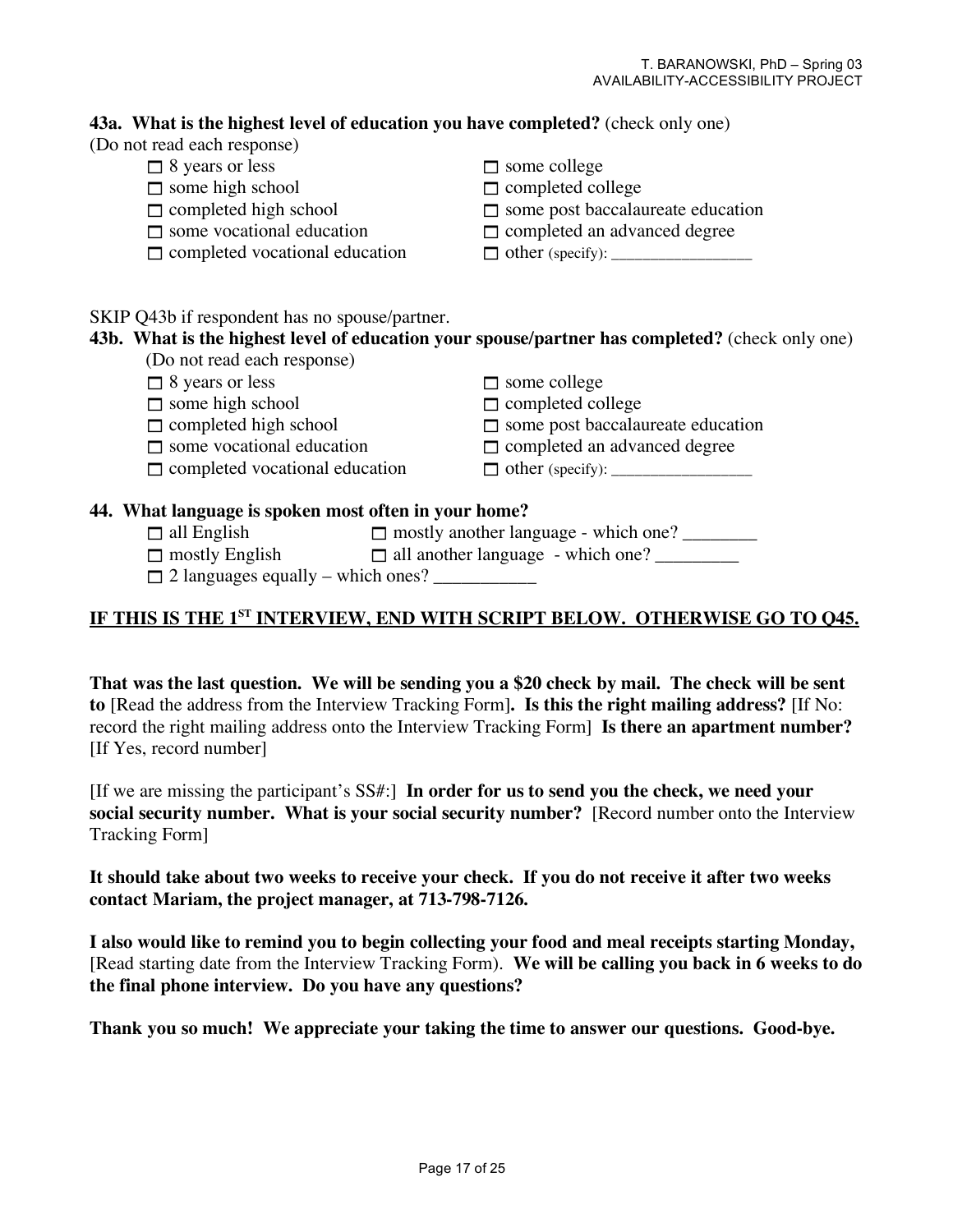### **INTERVIEW ASSESSMENT**

| Quality of Interview Rating:                                    |                |
|-----------------------------------------------------------------|----------------|
|                                                                 |                |
|                                                                 |                |
|                                                                 |                |
|                                                                 |                |
|                                                                 |                |
|                                                                 |                |
|                                                                 |                |
| Language in which interview was administered:<br>$\Box$ English | $\Box$ Spanish |
|                                                                 |                |
|                                                                 |                |
|                                                                 |                |
|                                                                 |                |
|                                                                 |                |
|                                                                 |                |
|                                                                 |                |
|                                                                 |                |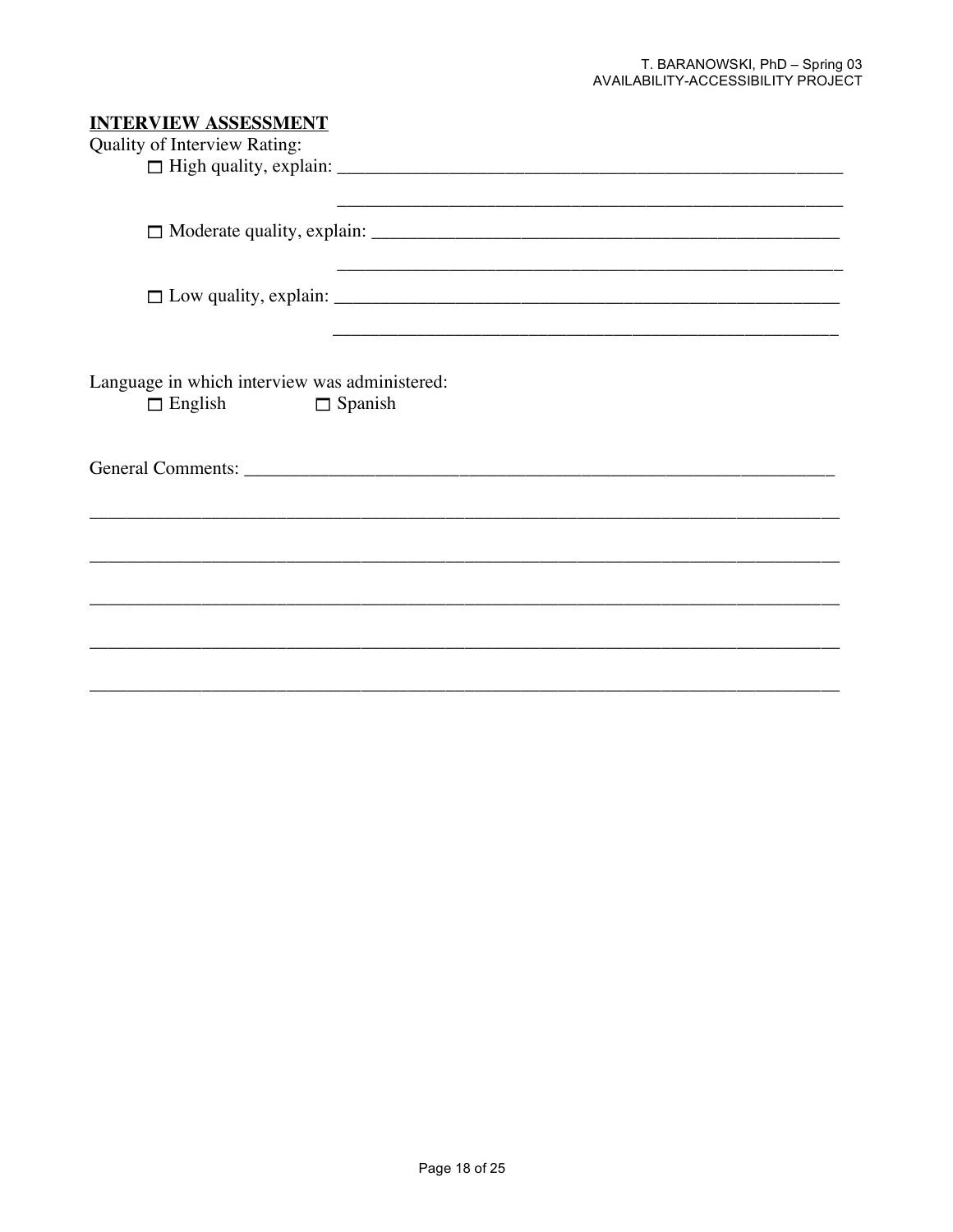## **THE QUESTIONS BELOW WILL ONLY BE ASKED IN THE 2ND INTERVIEW**

#### **Respondent BMI:**

- **45. How tall are you?** \_\_\_\_ ft. \_\_\_\_ in. OR \_\_\_\_ cm  $\Box$  refused to answer
- **46. How much do you weigh?** \_\_\_\_\_\_ lbs. OR \_\_\_\_kg  $\Box$  refused to answer

#### **Food Security/SES:**

**These next questions are about the food eaten in your household in the last 12 months and whether you were able to afford the food you need. I'm going to read you two statements that people have made about their food situation. Please tell me whether the statement was OFTEN, SOMETIMES, or NEVER true for you or the other members of your household in the last 12 months.**

**47. The first statement is, "The food that we bought just didn't last, and we didn't have money to get more." Was that often, sometimes, or never true for your household in the last 12 months?**

- $\Box$  Often true
- $\Box$  Sometimes true
- $\Box$  Never true
- □ Don't know
- $\Box$  Refused

**48. "We couldn't afford to eat balanced meals." Was that often, sometimes, or never true for your household in the last 12 months?**

- $\Box$  Often true
- $\Box$  Sometimes true
- $\Box$  Never true
- □ Don't know
- $\Box$  Refused

**49. In the last 12 months, since** (date 12 months ago) **did you or other adults in your household ever cut the size of your meals or skip meals because there wasn't enough money for food?**

- $\Box$  Yes
- $\Box$  No (Go to O50)
- $\Box$  Don't know (Go to O50)
- $\Box$  Refused (Go to Q50)

#### **49b. How often did this happen---almost every month, some months but not every month, or in only 1 or 2 months?**

- $\Box$  Almost every month  $\Box$  Don't know
- 
- □ Only 1 or 2 months
- $\Box$  Some months but not every month  $\Box$  Refused
	- Page 19 of 25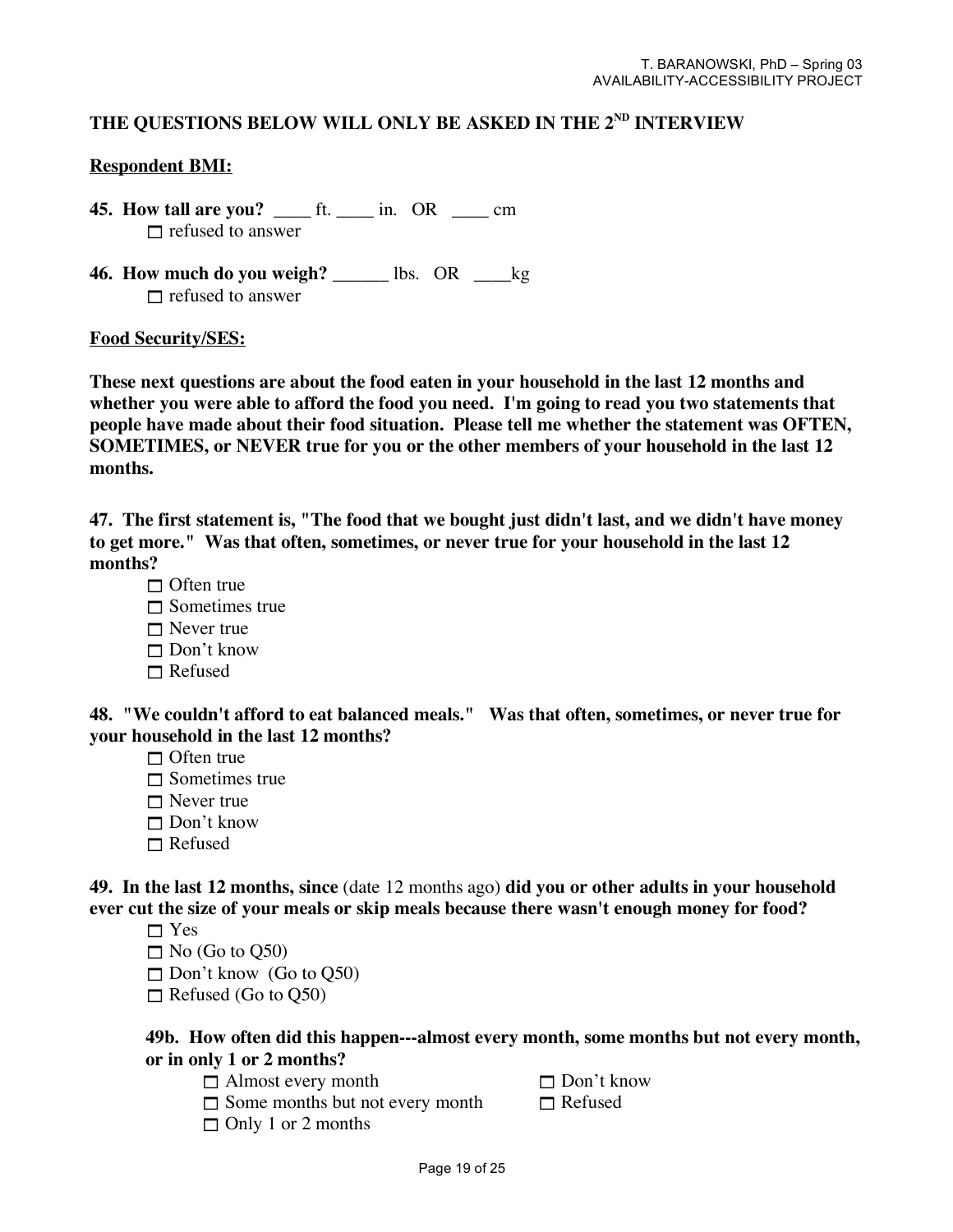50. In the last 12 months, did you ever eat less than you felt you should because there wasn't **enough money to buy food?**

□ Yes  $\Box$  No □ Don't know  $\Box$  Refused

**51. In the last 12 months, were you ever hungry but didn't eat because you couldn't afford enough food?**

 $\neg$  Yes

 $\Box$  No

 $\Box$  Don't know

 $\Box$  Refused

### **Income and Budget:**

*Interviewer: check Q49 to determine if Respondent is the only adult in the house. If Respondent is the only adult, begin with Q58.*

**Finally, I would like to ask some questions about your household and food budget.**

**52. First, are you the person or one of the persons who usually handle the household's finances or budget?**

 $\neg$  Yes  $\Box$  No (Go to Q54)

**52b. Do you share this responsibility with another person in the household?**

- $\Box$  Yes
- $\Box$  No (Go to O53)

#### **52c. Who is the person who shares these responsibilities with you?**

- $\Box$  Spouse/partner
- $\Box$  Other related adult
- $\Box$  Other non-related adult

### **53. Last month, were you the person or one of the persons who handled the household's finances or budget?**

 $\Box$  Yes (Go to Q58)  $\Box$  No

#### **54. Who is/was the primary person who does/did this?**

- $\Box$  Spouse/partner
- □ Other related adult
- □ Other non-related adult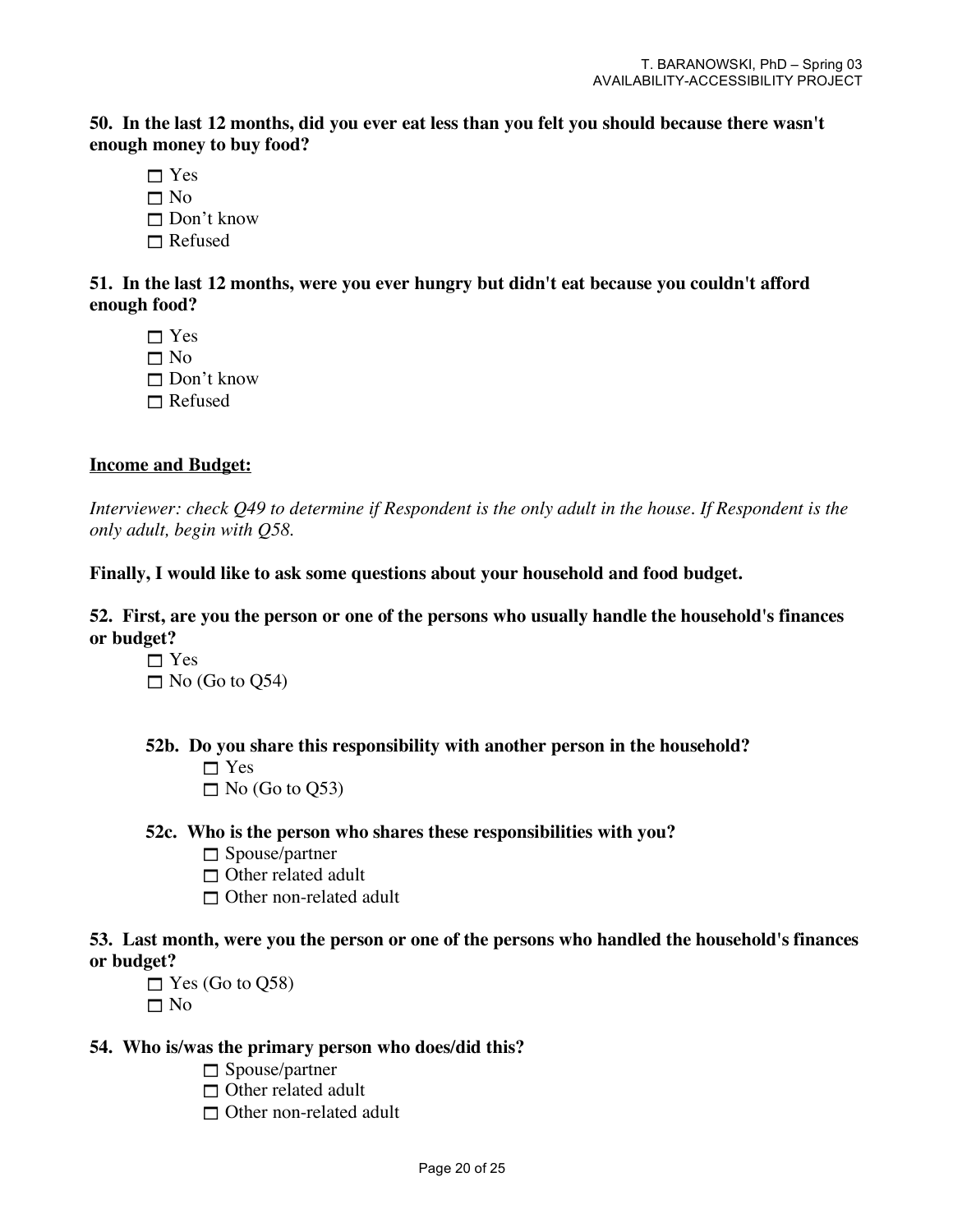**55. Last month, how much did you spend purchasing non-food items at grocery stores and convenience stores? By non-food items, I mean items such as paper products, drugs, cosmetics, alcohol and cleaning supplies.**

 $\Box$  \$ (If needed, say, we only need your best estimate.)

 $\Box$  Don't know

 $\Box$  Refused

**56. Last month, how much did you spend purchasing food at grocery stores, specialty stores such as meat markets and bakeries and at convenience stores?** 

 $\Box$  \$ (If needed, say, we only need your best estimate.)

 $\Box$  Don't know

□ Refused

**57.** (If responded with 'Yes' to Q52b or Q54) **You said that your spouse / your partner / another adult in the household participates in the household budget decisions. Last month, did this person shop for food with you?** 

> $\neg$  Yes  $\Box$  No

**That was the last question. We will be sending you a \$20 check by mail. The check will be sent to** [Read the address from the Interview Tracking Form]**. Is this the right mailing address?** [If No: record the right mailing address onto the Interview Tracking Form] **Is there an apartment number?** [If Yes, record number]

**It should take about two weeks to receive your check. If you do not receive it after two weeks contact Mariam, the project manager, at 713-798-7126.**

**Thank you so much! We appreciate your taking the time to answer our questions. Good-bye.**

#### **INTERVIEW ASSESSMENT**

Quality of Interview Rating: High quality, explain: \_\_\_\_\_\_\_\_\_\_\_\_\_\_\_\_\_\_\_\_\_\_\_\_\_\_\_\_\_\_\_\_\_\_\_\_\_\_\_\_\_\_\_\_\_\_\_\_\_\_\_\_\_\_ \_\_\_\_\_\_\_\_\_\_\_\_\_\_\_\_\_\_\_\_\_\_\_\_\_\_\_\_\_\_\_\_\_\_\_\_\_\_\_\_\_\_\_\_\_\_\_\_\_\_\_\_\_\_  $\Box$  Moderate quality, explain: \_\_\_\_\_\_\_\_\_\_\_\_\_\_\_\_\_\_\_\_\_\_\_\_\_\_\_\_\_\_\_\_\_\_\_\_\_\_\_\_\_\_\_\_\_\_\_\_\_\_\_\_\_\_  $\Box$  Low quality, explain: \_\_\_\_\_\_\_\_\_\_\_\_\_\_\_\_\_\_\_\_\_\_\_\_\_\_\_\_\_\_\_\_\_\_\_\_\_\_\_\_\_\_\_\_\_\_\_\_\_\_\_\_\_\_ Language in which interview was administered:  $\Box$  English  $\Box$  Spanish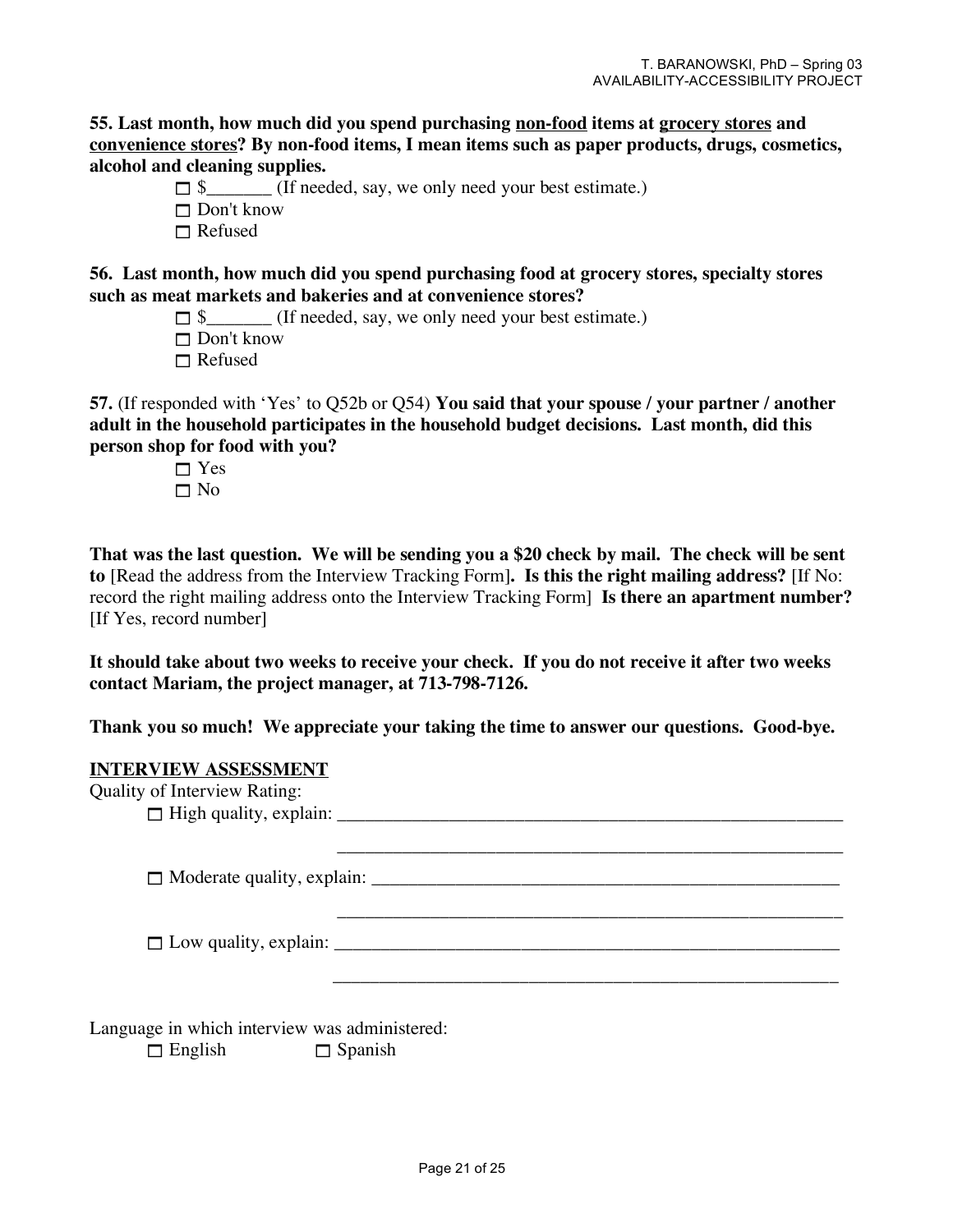*If Respondent is the only adult:* (Remember to SKIP Q60)

**Finally, I would like to ask some questions about your household and food budget.**

**58. Last month, how much did you spend purchasing non-food items at grocery stores and convenience stores? By non-food items, I mean items such as paper products, drugs, cosmetics, alcohol and cleaning supplies.**

- $\Box$  \$ (If needed, say, we only need your best estimate.)
- □ Don't know
- $\Box$  Refused

**59. Last month, how much did you spend purchasing food at grocery stores, specialty stores such as meat markets and bakeries and at convenience stores?** 

- $\Box$  \$ (If needed, say, we only need your best estimate.)
- □ Don't know
- $\Box$  Refused

(SKIP Q60 if respondent is the only adult)

**60.** (If responded 'Yes' to Q52b or Q54) **You said that your spouse / your partner / another adult in the household participates in the household budget decisions. Does this person shop for food with you?**

> □ Yes □ No

#### **61. Which of the following best describes where you live now?**

(Read only the first three items)

- $\Box$  A place you own,
- $\Box$  A place you rent,
- $\Box$  A place where you live rent free,
- □ Don't know
- Refused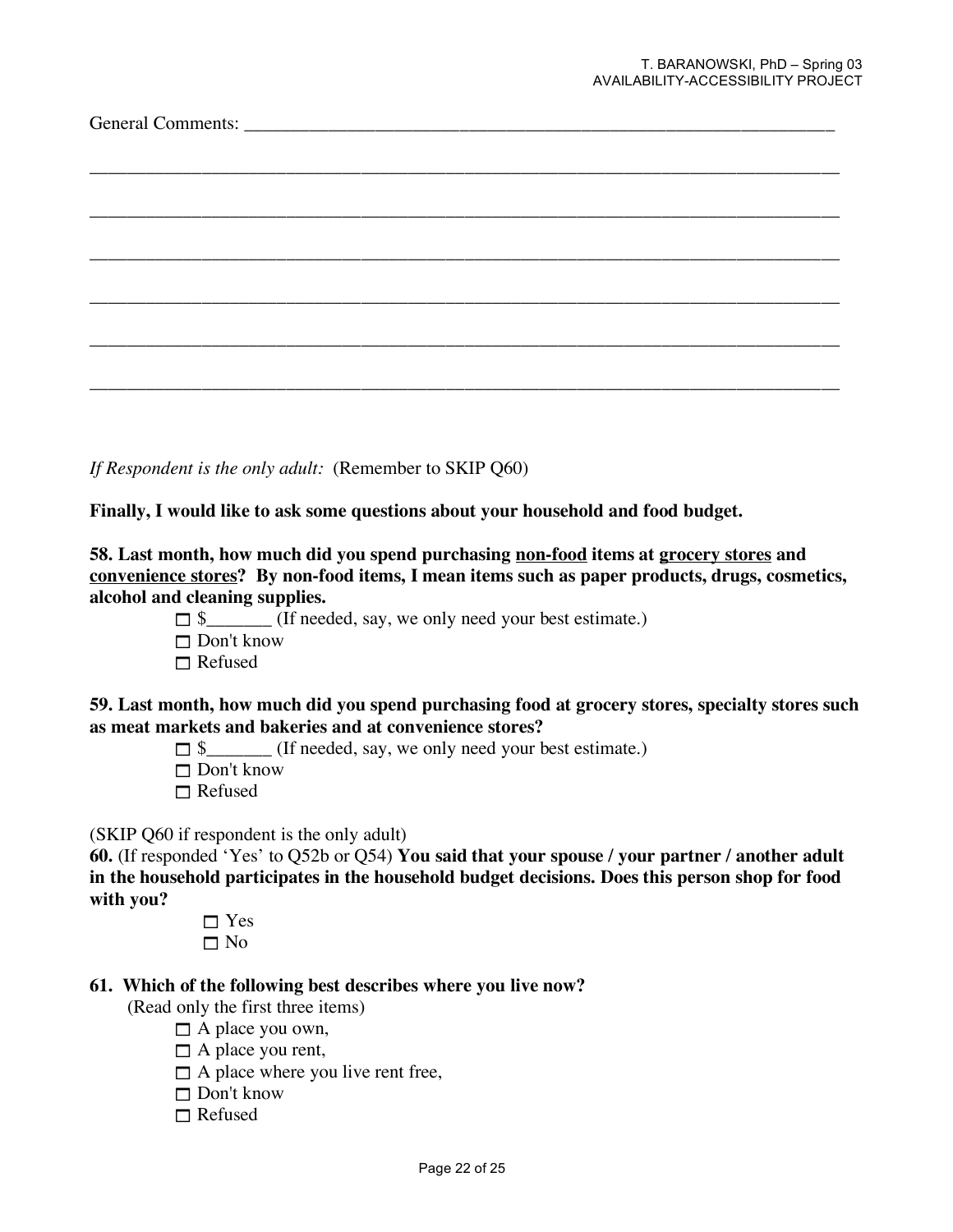#### **62. Last month, what was the household's monthly rent/mortgage payment, that is, how much rent/mortgage payment did the household pay last month?**

- $\Box$  \$ (If needed, say, we only need your best estimate.)
- □ Don't know
- $\Box$  Refused

### **63. Last month, what was the amount the household paid for electricity?**

- $\Box$  \$\_\_\_\_\_\_\_ (If needed, say, we only need your best estimate.)
- $\Box$  The cost is included in the rent
- $\Box$  Don't know
- $\Box$  Refused

#### **64. Last month, what was the amount the household paid for gas for heating or cooking?**

- $\Box$  \$ (If needed, say, we only need your best estimate.)
- $\Box$  Household does not have this service
- $\Box$  The cost is included in the rent
- $\Box$  Don't know
- $\Box$  Refused

#### **65. Last month, what was the amount the household paid for water and sewer?**

- $\Box$  \$ (If needed, say, we only need your best estimate.)
- $\Box$  The cost is included in the rent.
- $\Box$  Don't know
- $\Box$  Refused

#### **66. Last month, what was the amount the household paid for cable?**

- $\Box$  \$\_\_\_\_\_\_\_\_ (If needed, say, we only need your best estimate.)
- $\Box$  Household does not have this service
- $\Box$  The cost is included in the rent
- $\Box$  Don't know
- Refused

**66b.** Does that include internet service?  $\Box$  Yes  $\Box$  No

#### **67. Last month, what was the amount the household paid for telephone services, including local and long distance charges (and cellular)?**

- $\Box$  \$ (If needed, say, we only need your best estimate.)
- $\Box$  Household does not have this service
- Don't know
- Refused

**67b.** Does that include internet service?  $\Box$  Yes  $\Box$  No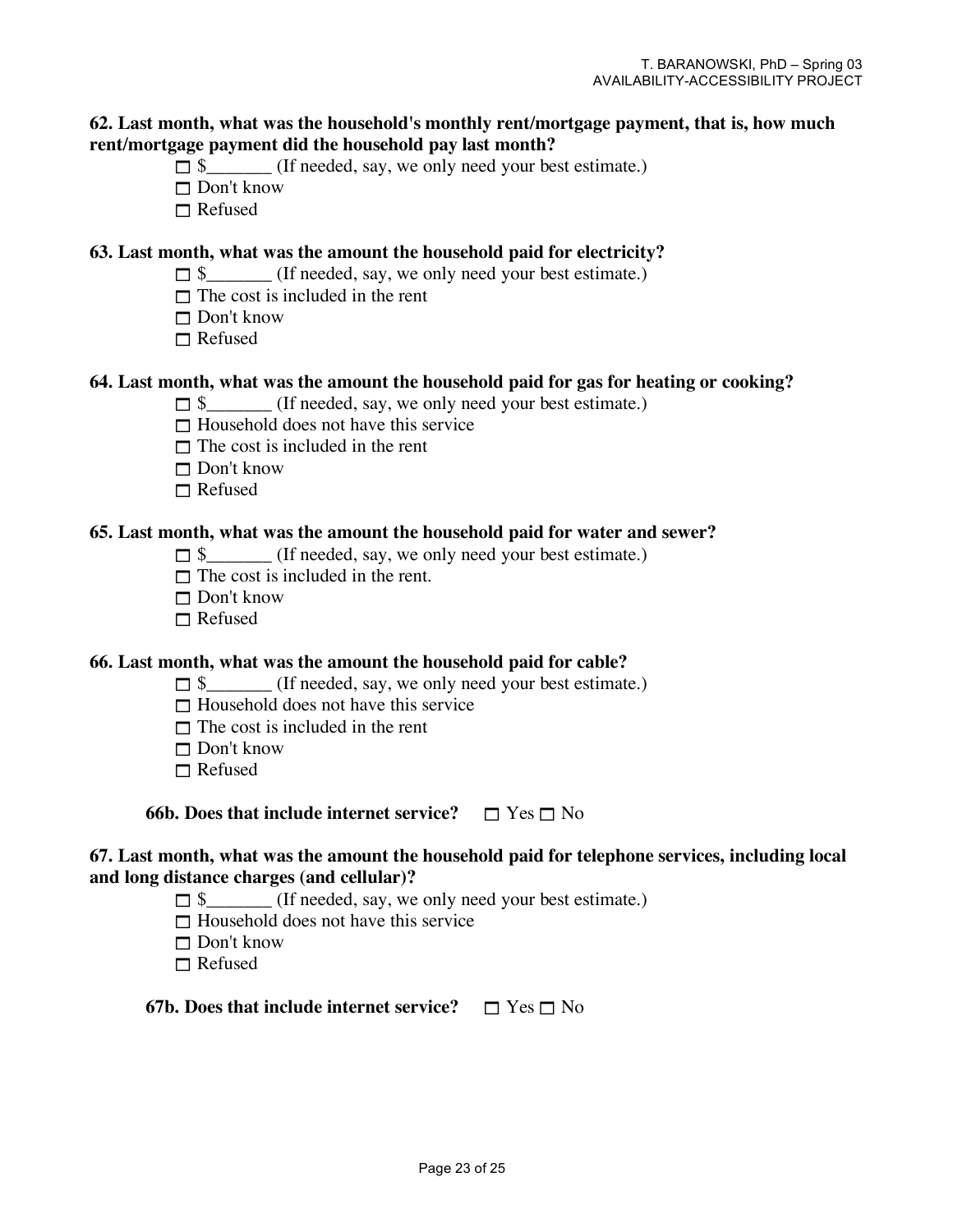#### **Finally, we would like to know whether the household received any income last month from the following sources.**

#### **68. Last month, how much did the household receive from wages, salary commissions, bonuses or tips from all jobs (before taxes)?**

- $\Box$  \$ (If needed, say, we only need your best estimate.)
- $\Box$  Household members do not receive income from these sources
- □ Don't know
- $\Box$  Refused

#### **69. Last month, how much did the household receive from self-employment or business income (after expenses)?**

- $\Box$  \$ (If needed, say, we only need your best estimate.)
- $\Box$  Household members do not receive income from these sources
- $\Box$  Don't know
- $\Box$  Refused

#### **70. Last month, how much did the household receive from interest, dividends, net rental income, royalty income?**

- $\Box$  \$ (If needed, say, we only need your best estimate.)
- $\Box$  Household members do not receive income from these sources
- $\Box$  Don't know
- $\Box$  Refused

#### **71. Last month, how much did the household receive from Social Security or Railroad Retirement?**

- $\Box$  \$\_\_\_\_\_\_\_\_ (If needed, say, we only need your best estimate.)
- $\Box$  Household members do not receive income from these sources
- $\Box$  Don't know
- Refused

#### **72. Last month, how much did the household receive from other sources of retirement or pension income?**

- $\Box$  \$ (If needed, say, we only need your best estimate.)
- $\Box$  Household members do not receive income from these sources
- $\Box$  Don't know
- Refused

#### **73. Last month, how much did the household receive from unemployment insurance or public assistance?**

- $\Box$  \$\_\_\_\_\_\_\_\_ (If needed, say, we only need your best estimate.)
- $\Box$  Household members do not receive income from these sources
- □ Don't know
- $\Box$  Refused